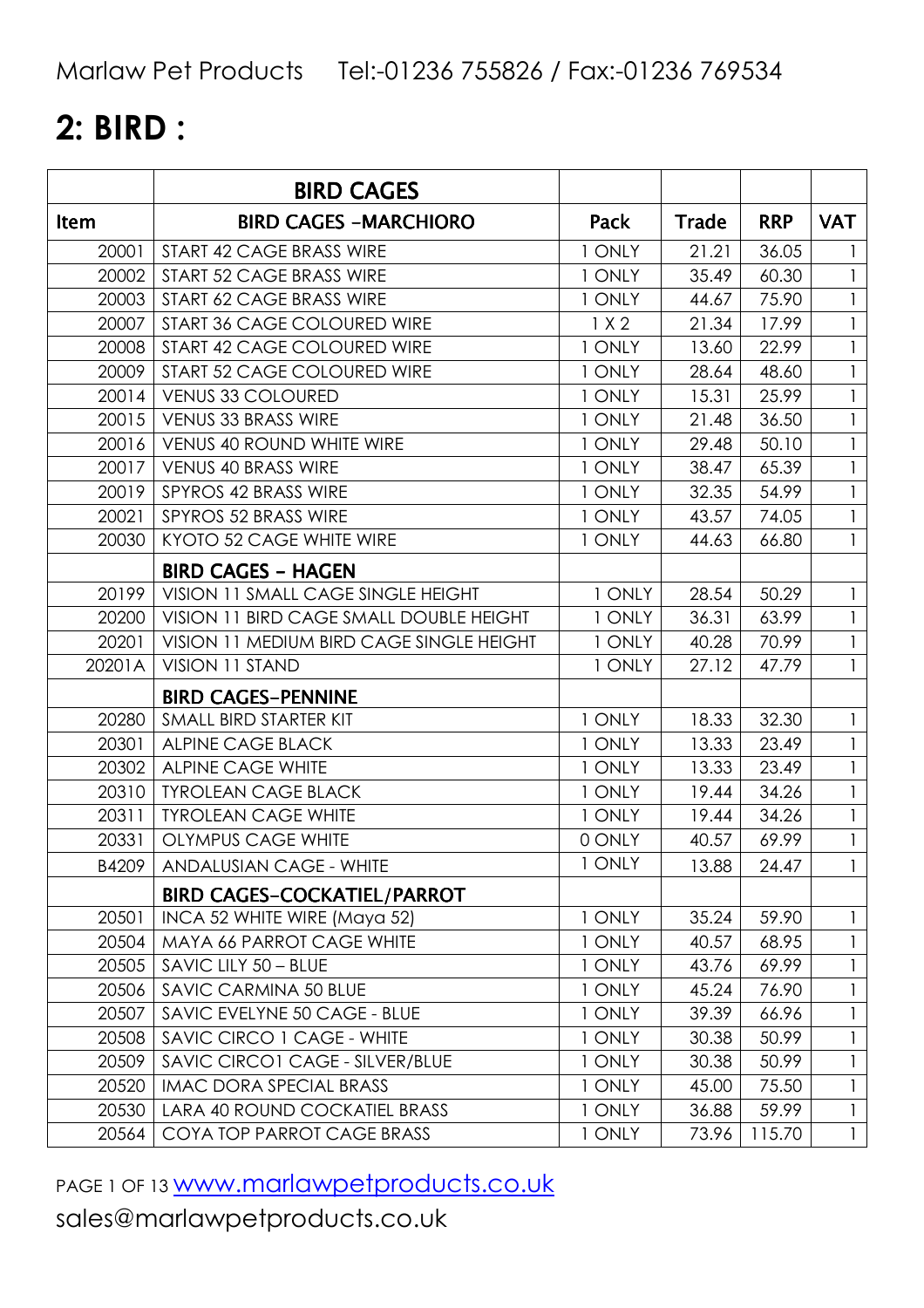| 20601  | PENNINE STARTER COCKATIEL             | 1 ONLY  | 46.37 | 79.99  | $\mathbf{1}$ |
|--------|---------------------------------------|---------|-------|--------|--------------|
| B4380  | <b>LARGE PARROT STAND</b>             | 1 ONLY  | 73.75 | 130.00 | $\mathbf{1}$ |
|        | <b>BIRD CAGE STANDS</b>               |         |       |        |              |
| 21002  | <b>TRIPOD STAND WHITE</b>             | 1 ONLY  | 7.47  | 12.69  | $\mathbf{1}$ |
| 21005  | LUC 4 POT PLATFORM STAND WHITE        | 1 ONLY  | 15.81 | 25.99  | 1            |
| 21011  | TED 36 PEDISTAL STAND BROWN           | 1 ONLY  | 11.71 | 19.90  |              |
| 21012  | TED 36 PEDISTAL STAND WHITE           | 1 ONLY  | 11.71 | 19.90  | 1            |
| 21015  | TED 40R PEDISTAL STAND BROWN          | 1 ONLY  | 12.48 | 21.20  | 1            |
| 21016  | TED 40R PEDISTAL STAND WHITE          | 1 ONLY  | 12.48 | 21.20  |              |
| 21021  | TEO 52 PEDISTAL STAND WHITE           | 1 ONLY  | 18.55 | 30.50  | $\mathbf{1}$ |
| 21022  | <b>TEO 52 PEDISTAL STAND BROWN</b>    | 1 ONLY  | 18.55 | 30.50  |              |
| 21023  | TEO QUADRO 52Q STAND BROWN            | 1 ONLY  | 24.30 | 39.99  | $\mathbf{I}$ |
| 21024  | TEO 62 PEDISTAL STAND WHITE           | 1 ONLY  | 20.89 | 35.50  | $\mathbf{1}$ |
| 21025  | <b>TEO 62 PEDISTAL STAND BROWN</b>    | 1 ONLY  | 20.89 | 35.50  |              |
| 21030  | UNIVERSAL BIRD CAGE STAND BROWN       | 1 ONLY  | 11.59 | 19.99  | $\mathbf{1}$ |
| 21034  | UNIVERSAL BIRD CAGE STAND WHITE       | 1 ONLY  | 11.59 | 19.99  |              |
| 21052  | VEKTO 66 TROLLY STAND SQ BROWN        | 1 ONLY  | 30.99 | 52.65  | $\mathbf{1}$ |
| 21066  | <b>LARGE HALF HOOP</b>                | 1 ONLY  | 12.50 | 19.99  | 1            |
|        | <b>CAGE HANGING CHAIN</b>             |         |       |        |              |
|        | <b>CAGE SPARES</b>                    |         |       |        |              |
| 21250  | START CAGE DOOR WITH SPRING *         | 1 ONLY  | 0.28  | 0.49   |              |
| 21252B | MARCHIORO FEEDER CRETA Smoke          | 1 X 4   | 4.44  | 1.82   | $\mathbf{1}$ |
| 21252W | MARCHIORO FEEDER CRETA Assort         | 1 X 4   | 4.44  | 1.82   | $\mathbf{1}$ |
|        | <b>BIRD LAMPS - ARCADIA</b>           |         |       |        |              |
| 21302  | ARCADIA BIRD LAMP 18 450mm "          | 1 ONLY  | 7.41  | 12.79  |              |
| 21303  | ARCADIA BIRD LAMP 24 600mm "          | 1 ONLY  | 7.99  | 13.79  | 1            |
| 21305  | ARCADIA BIRD LAMP 36 900mm "          | 1 ONLY  | 8.81  | 15.19  |              |
| 21320  | 20W COMPACT BIRD LAMP (Screw)         | 1 ONLY  | 17.39 | 29.99  |              |
|        | <b>BREEDING CAGES AND ACCESSORIES</b> |         |       |        |              |
| 22001  | <b>BUDGIE NEST BOX</b>                | 1 ONLY  | 2.52  | 4.23   | 1            |
| 22002  | <b>BUDGIE CONCAVE</b>                 | 1 ONLY  | 0.79  | 1.39   |              |
| 22010  | CANARY NEST PAN 10cm                  | 1 X 10  | 7.81  | 1.68   | $\mathsf{l}$ |
| 22014  | <b>CANARY NEST FELTS</b>              | 1 X 10  | 6.12  | 1.09   | $\mathbf{1}$ |
| 22018  | MOCK CANARY EGGS - LOOSE              | 1 X 10  | 2.10  | 0.36   |              |
| 22030  | FINCH NEST BOX                        | 1 ONLY  | 1.42  | 2.50   | $\mathbf{1}$ |
| 22032  | <b>FINCH BASKET MEDIUM</b>            | 1 X 1 2 | 10.72 | 1.57   |              |
| 22042  | HATCHWELL NESTING MATERIAL            | 1 X 10  | 7.23  | 1.29   | 1            |
| 22080  | <b>COCKATIEL NESTING BOX</b>          | 1 ONLY  | 8.00  | 13.99  |              |
| 22200  | +BIRD LEG RINGS FINCH                 | 1 X 10  | 1.00  | 0.18   | 1            |
| 22202  | +BIRD LEG RINGS CANARY                | 1 X 10  | 1.03  | 0.18   |              |
| 22204  | +BIRD LEG RINGS BUDGIE                | 1 X 10  | 1.06  | 0.18   | $\mathbf{1}$ |
| 22210  | +BIRD LEG RINGS COCKATIEL             | 1 X 10  | 1.18  | 0.21   | $\mathbf{1}$ |

PAGE 2 OF 13 WWW.marlawpetproducts.co.uk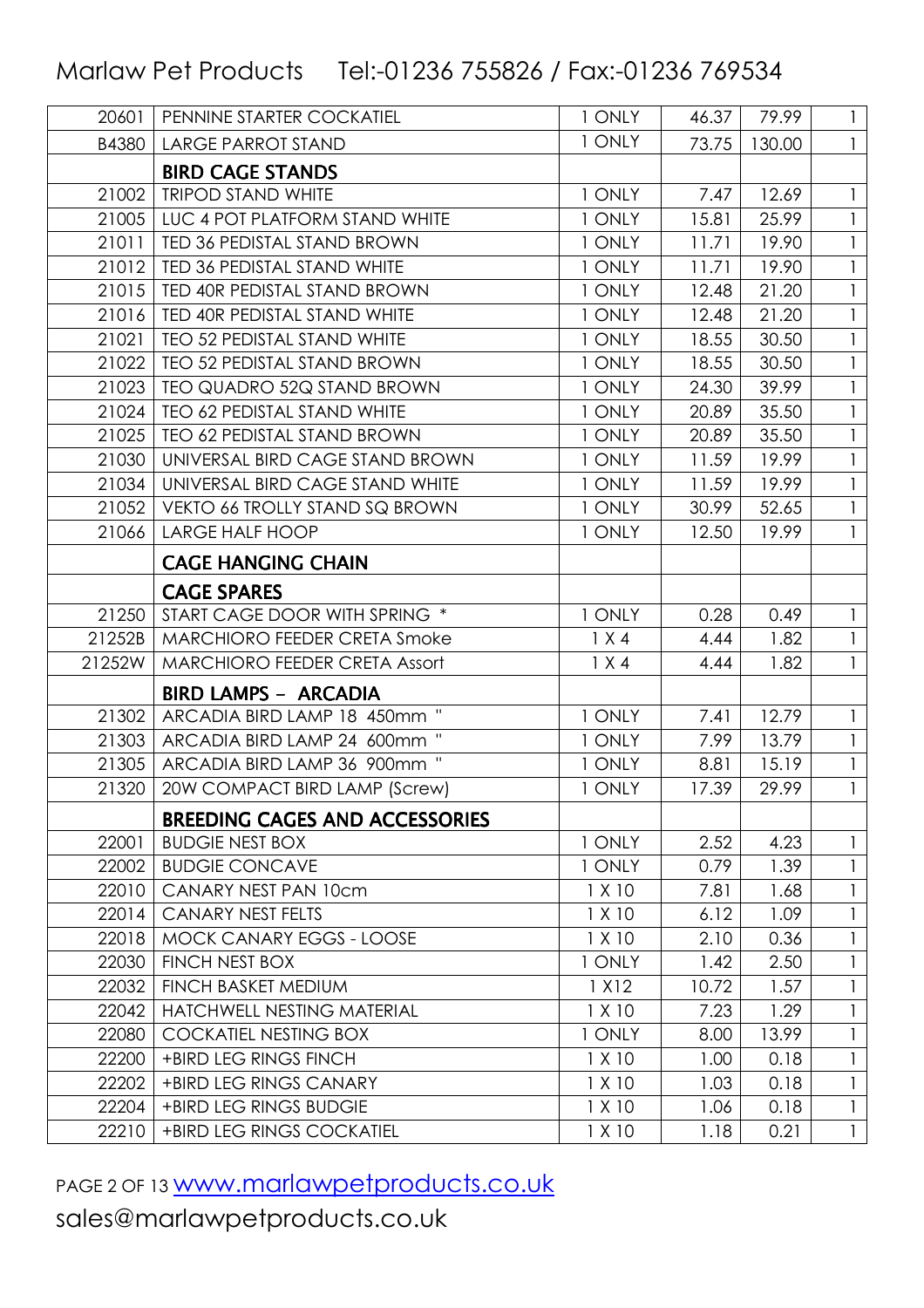| 22211 | HOLLIES HEN HOUSE 1200 x790x800          | 1 ONLY | 78.00 | 132.60 | $\mathbf{1}$ |
|-------|------------------------------------------|--------|-------|--------|--------------|
| B3688 | CANARY NEST EGGS (CARD OF 5)             | CARD   | 1.05  | 1.79   |              |
| B3690 | <b>HATCHWELLS HAND FEEDER</b>            | 1 ONLY | 0.73  | 1.29   |              |
| B3794 | <b>BIO-BIRD HOUSE - NESTING BOX</b>      | 1 ONLY | 1.35  | 2.40   |              |
| B3795 | <b>BIO-SONG BIRD HOUSE - NESTING BOX</b> | 1 ONLY | 1.40  | 2.50   |              |
| B3800 | <b>BUDGIE DOUBLE BREEDER</b>             | 1 ONLY | 22.80 | 40.00  |              |
| B3801 | <b>CANARY DOUBLE BREEDER</b>             | 1 ONLY | 22.80 | 40.00  |              |
| B3802 | <b>FINCH DOUBLE BREEDER</b>              | 1 ONLY | 23.38 | 41.20  |              |
| B3803 | <b>BUDGIE SINGLE BREEDER</b>             | 1 ONLY | 12.99 | 22.90  |              |
| B3804 | <b>CANARY SINGLE BREEDER</b>             | 1 ONLY | 12.99 | 22.90  |              |
| B3805 | FINCH SINGLE BREEDER                     | 1 ONLY | 13.60 | 23.95  |              |
| 28505 | SUPA STANDARD HOLE NEST BOX              | 1 X 10 | 5.67  | 9.78   |              |
| 28506 | SUPA OPEN FRONT NEST BOX                 | 1 X 10 | 5.67  | 9.78   |              |
|       | <b>CAGE FRONTS</b>                       |        |       |        |              |
| 22220 | 18 x 12 BUDGIE CAGE FRONTS               | 1 X 6  | 14.92 | 4.29   |              |
| 22222 | 24 x 12 BUDGIE CAGE FRONTS               | 1 X 6  | 17.36 | 4.99   |              |
| 22224 | 24 x 15 BUDGIE CAGE FRONTS               | 1 X 6  | 18.40 | 6.29   |              |
| 22226 | 30 x 15 BUDGIE CAGE FRONTS               | 1 X 6  | 24.31 | 7.00   |              |
| B3780 | <b>BUDGIE 36" X 15" CAGE FRONTS</b>      | 1 X 6  | 29.53 | 8.49   |              |
| B3781 | <b>BUDGIE 36" X 18" CAGE FRONTS</b>      | 1 X 6  | 33.01 | 9.49   |              |
| 22230 | 18 x 12 CANARY CAGE FRONTS               | 1 X 6  | 14.92 | 4.29   |              |
| 22232 | 24 x 12 CANARY CAGE FRONTS               | 1 X 6  | 17.36 | 4.99   | $\mathbf{1}$ |
| B3770 | CANARY 12" X 12" CAGE FRONTS             | 1 X 6  | 13.53 | 3.89   |              |
| B3771 | CANARY 14" X 12" CAGE FRONTS             | 1 X 6  | 13.88 | 3.99   | $\mathbf{1}$ |
| B3772 | CANARY 16" X 12" CAGE FRONTS             | 1 X 6  | 14.57 | 4.19   |              |
| B3774 | CANARY 18"x12" CAGE FRONT-2 DOOR         | 1 X 6  | 17.36 | 4.99   |              |
| 22240 | 24 x 15 FINCH CAGE FRONTS                | 1 X 6  | 24.31 | 6.99   |              |
| 22242 | 18 x 12 FINCH CAGE FRONTS                | 1 X 6  | 18.40 | 5.29   | $\mathbf{1}$ |
| B3786 | FINCH 14" X 12" CAGE FRONTS              | 1 X 6  | 15.97 | 4.59   | $\mathbf{1}$ |
| B3789 | FINCH 24" X 12" CAGE FRONTS              | 1 X 6  | 22.57 | 6.49   |              |
|       | <b>SAND SHEETS</b>                       |        |       |        |              |
| 22380 | BULK"SAND SHEETS ORANGE 13x8" (250)      | 1 ONLY | 23.02 | 0.17   | $\mathsf{I}$ |
| 22382 | BULK"SAND SHEETS BLUE 16x10" (200)       | 1 ONLY | 19.56 | 0.18   | 1            |
| 22384 | BULK"SAND SHEETS RED 17x11" (160)        | 1 ONLY | 16.57 | 0.19   |              |
| 22388 | TIDYSAN SANDED SHEETS 13 x 8" (8)        | 1 X 12 | 6.83  | 1.03   | $\mathbf{1}$ |
| 22390 | TIDYSAN SANDED SHEETS 16x10"<br>(6)      | 1 X 12 | 6.83  | 1.03   |              |
| 22392 | TIDYSAN SANDED SHEETS 17x11" (5)         | 1 X 12 | 6.83  | 1.03   |              |
| 22407 | TYDYSAN 552mm x 335mm l/blue (8)         | 1 X 12 | 15.81 | 2.38   |              |
| 22412 | TIDYSAN ROUND 265/222mm(lilac) (8)       | 1 X 12 | 12.36 | 1.86   |              |
| 22414 | TYDYSAN ROUND 290mm (yellow) (8)         | 1 X 12 | 13.74 | 2.07   |              |
| B4110 | HAGEN 11" ROUND GRAVEL PAPER             | 1 ONLY | 1.19  | 2.09   |              |
| B4122 | KAGESAN SAND SHEET 13"(33cms) ROUND      | 1 X 12 | 11.51 | 1.69   | $\mathbf{1}$ |
| B4124 | KAGESAN SAND SHEET 14x8" (35x21cm)       | 1 X 12 | 8.78  | 1.29   | $\mathbf{1}$ |

PAGE 3 OF 13 WWW.marlawpetproducts.co.uk sales@marlawpetproducts.co.uk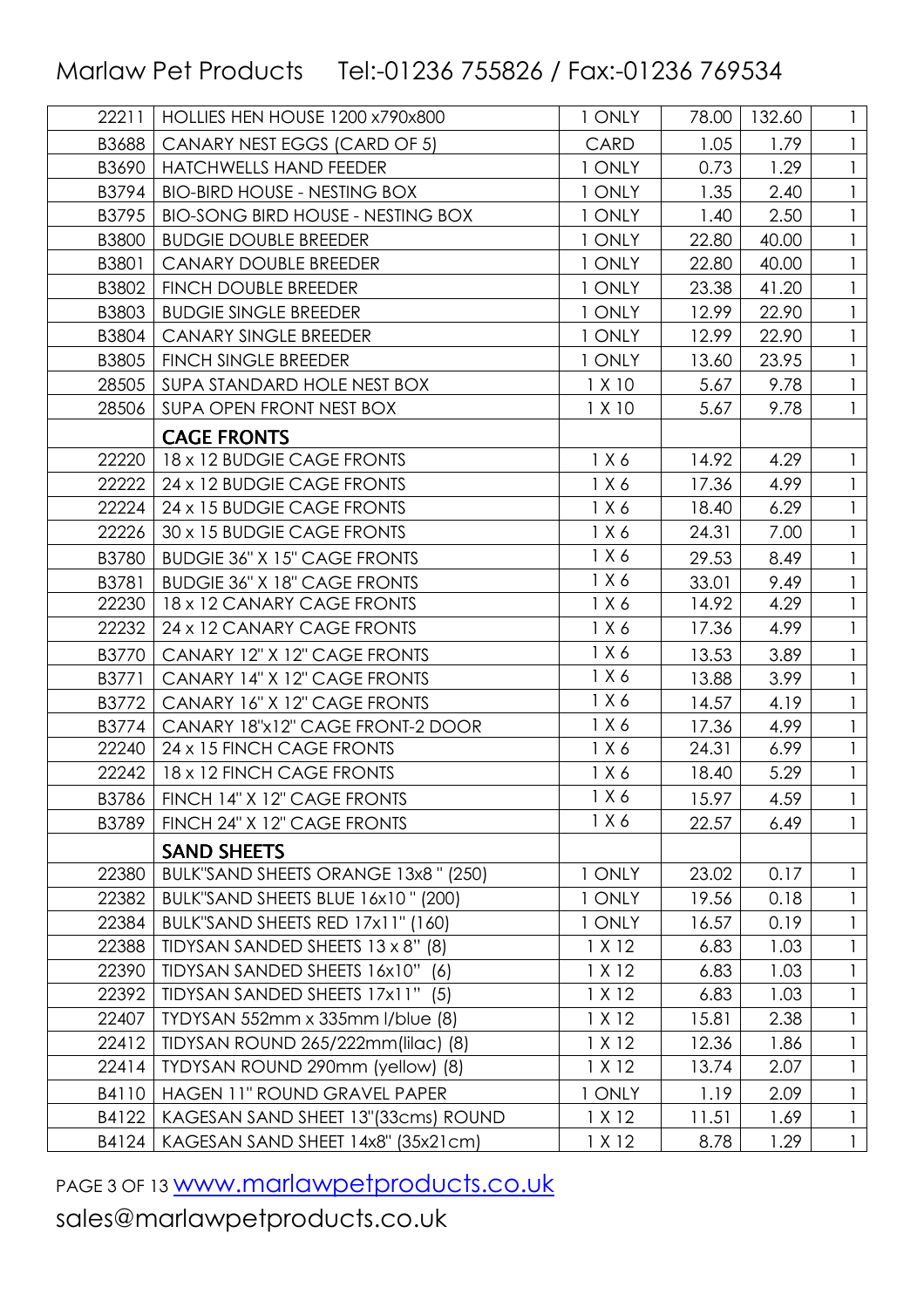| B4125 | KAGESAN SAND SHEET 13x10" (32x25cm)    | 1 X 12 | 8.78  | 1.29  | 1            |
|-------|----------------------------------------|--------|-------|-------|--------------|
| B4126 | KAGESAN SAND SHEET 16x10" (40x25cm)    | 1 X 12 | 8.78  | 1.29  |              |
| B4127 | KAGESAN SAND SHEET 17x11" (43x27cm)    | 1 X 12 | 8.78  | 1.29  | $\mathbf{1}$ |
| B4128 | KAGESAN SAND SHEET 22x13" (55x31cm)    | 1 X 12 | 14.23 | 2.09  | $\mathbf{1}$ |
|       | <b>SAND PERCH COVERS</b>               |        |       |       |              |
| 22462 | JOHNSONS SAND PERCH COVERS SML         | 1 X 12 | 7.14  | 1.05  | $\mathbf{1}$ |
| 22466 | V/K BUDGIE SAND PERCH COVERS-4         | 1 X 12 | 8.11  | 1.189 | $\mathbf{1}$ |
| 22482 | JOHNSONS SAND PERCH COVERS LGE         | 1 X8   | 8.85  | 1.95  | $\mathbf{1}$ |
|       | <b>CAGE TIDIES</b>                     |        |       |       |              |
| 22600 | STANDARD CAGE TIDIES                   | 1 X 12 | 13.50 | 1.92  | 1            |
| 22602 | <b>EXTRA LARGE CAGE TIDIES</b>         | 1 X 12 | 13.85 | 1.96  |              |
| 22612 | <b>LARGE ROUND CAGE TIDIES</b>         | 1 X 12 | 14.85 | 2.10  |              |
|       | <b>FEEDERS, DRINKERS ETC</b>           |        |       |       |              |
|       | <b>BIRD CARRYING BOX</b>               |        |       |       |              |
| 23003 | <b>BIRD/HAMSTER CARRYING BOX</b>       | 1 X 50 | 8.23  | 0.30  | 1            |
| 23006 | <b>BIRD/GUINEA PIG BOX 4x4x9appr</b>   | 1 X 20 | 8.51  | 0.72  |              |
|       | <b>CUTTLEFISH/MILLET HOLDERS</b>       |        |       |       |              |
| 23102 | <b>CUTTLEFISH CLIPS (CARD)</b>         | 1 X 20 | 10.50 | 0.85  | $\mathbf{1}$ |
| 23104 | <b>CUTTLEFISH CLIPS PARROT</b>         | 1 X 12 | 9.50  | 1.30  | $\mathbf{1}$ |
|       | <b>FEEDERS AND DRINKERS</b>            |        |       |       |              |
| 23200 | SAVIC BIRD SYPHON/CLIP SMALL           | 1 X 12 | 5.19  | 0.80  | $\mathbf{1}$ |
| 23202 | SAVIC BIRD SYPHON/CLIP LARGE           | 1 X 12 | 5.90  | 0.91  | $\mathbf{1}$ |
| 23205 | SAVIC WEEKEND FEEDER INSIDE            | 1 X 6  | 6.79  | 1.92  |              |
| 23206 | SAVIC FUNNEL FEEDER                    | 1 X 6  | 3.35  | 1.05  | 1            |
| 23208 | SAVIC COCKATIEL FOUNTAIN               | 1 X 6  | 6.55  | 1.85  | $\mathbf{1}$ |
| 23220 | <b>SAVIC AVIARY DRINKER 1 litre</b>    | 1 ONLY | 1.65  | 2.80  |              |
| 23222 | <b>SAVIC AVIARY FEEDER 1 litre</b>     | 1 ONLY | 1.74  | 2.95  | $\mathbf{1}$ |
| 23230 | SAVIC AVIARY DRINKER 3 litre           | 1 ONLY | 2.42  | 4.09  |              |
| 23232 | SAVIC AVIARY FEEDER 3 litre            | 1 ONLY | 2.50  | 4.25  |              |
| 23273 | $\ast$<br>SIWA 4 ECO BIRD SYPHON 60cl  | 1 X 6  | 19.62 | 5.50  | 1            |
| 23274 | $\ast$<br>SIWA 5 ECO BIRD SYPHON 120cl | 1 X 6  | 25.62 | 7.25  |              |
| 23500 | 2 HOOK WHITE DRINKER SMALL             | 1 X 10 | 6.12  | 1.09  | $\mathbf{1}$ |
| 23502 | 2 HOOK WHITE DRINKER MEDIUM            | 1 X 10 | 7.24  | 1.29  |              |
| 23504 | 2 HOOK WHITE DRINKER LARGE             | 1 X 10 | 9.49  | 1.69  | 1            |
| 23510 | SEED HOPPER WITH WIRE HOOKS            | 1 X 24 | 21.44 | 1.59  |              |
| 23520 | HATCHWELL EASY-FLOW FEEDER             | 1 X 10 | 11.18 | 1.99  |              |
| 23530 | <b>JAM JAR FEEDERS</b>                 | 1 X 10 | 9.49  | 1.69  |              |
| 23540 | ROUND EGG FOOD DRAWERS                 | 1 X 10 | 6.12  | 1.09  |              |
| 23542 | <b>FINGER DRAWERS</b>                  | 1 X 10 | 3.65  | 0.65  | $\mathbf{1}$ |
| B3603 | <b>HAGEN 8"GLASS BIRD FEEDER</b>       | 1 ONLY | 1.19  | 2.09  |              |
| B3608 | HAGEN COMBINED WATER/SEED FEEDER large | 1 ONLY | 1.08  | 1.89  |              |
| B3620 | PLASTIC 2 HOOK DRINKER - GIANT         | 1 X 6  | 4.73  | 1.39  | $\mathbf{1}$ |

PAGE 4 OF 13 WWW.marlawpetproducts.co.uk sales@marlawpetproducts.co.uk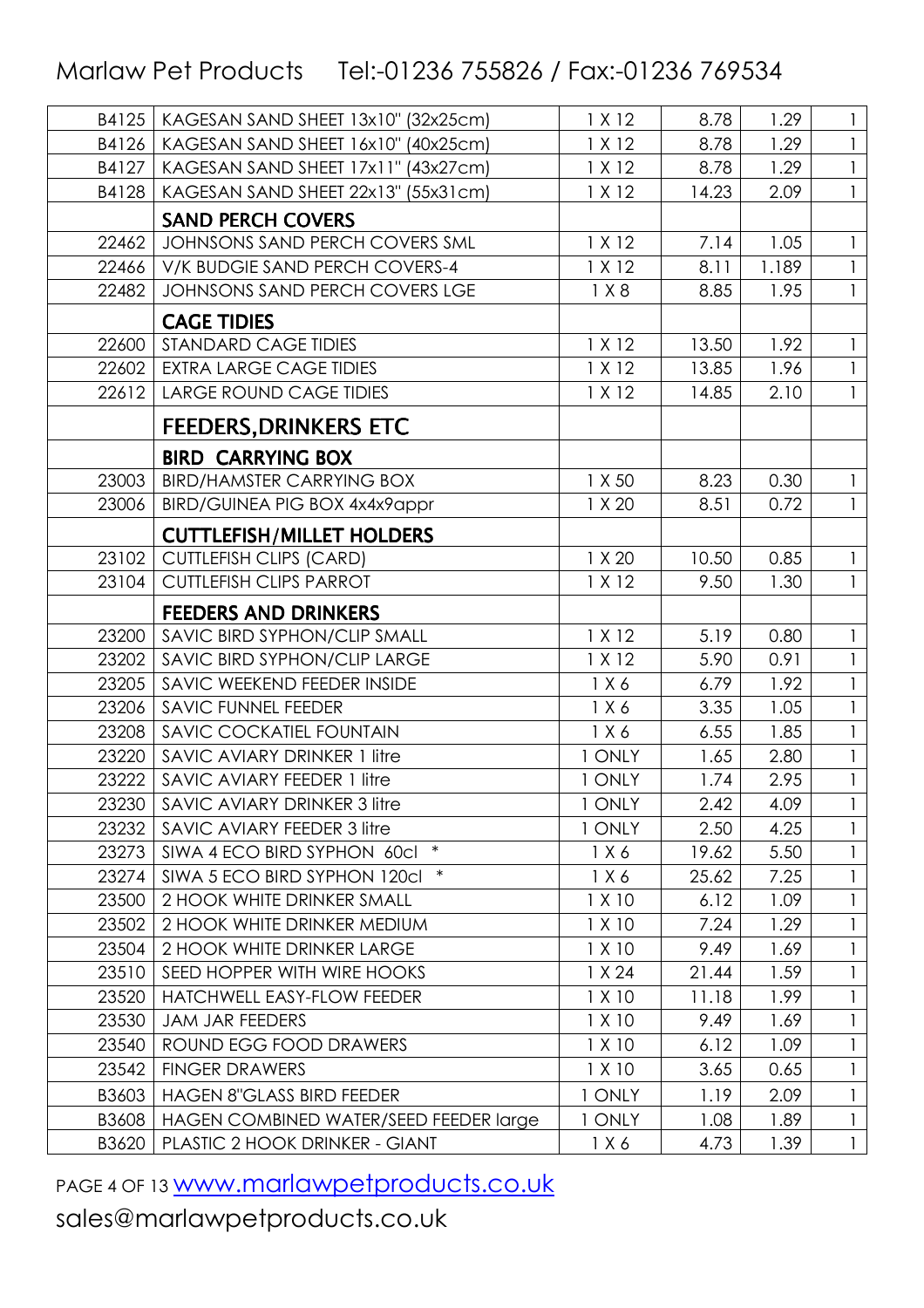| B3621  | PLASTIC 2 HOOK DRINKER - MEDIUM           | 1 X 12        | 6.68  | 1.18  | 1            |
|--------|-------------------------------------------|---------------|-------|-------|--------------|
| B3622  | <b>PLASTIC 2 HOOK DRINKERS - SMALL</b>    | 1 X 12        | 6.12  | 1.09  |              |
| B3642  | HAGEN RECTANGULAR SEED CUP SMALL          | 1 ONLY        | 0.91  | 1.59  | $\mathbf{1}$ |
| B3642A | HAGEN RECTANGULAR SEED CUP MEDIUM         | 1 ONLY        | 1.13  | 1.99  | 1            |
| B3643  | HAGEN RECTANGULAR SEED CUP - LARGE        | 1 ONLY        | 1.19  | 2.09  |              |
|        | <b>PERCHING</b>                           |               |       |       |              |
| 23600  | <b>BUDGIE PERCHING - WOODEN</b>           | 1 X 12        | 7.20  | 0.99  | 1            |
| 23604  | COCKATIEL PERCHING - WOODEN               | 1 X 12        | 9.49  | 1.39  |              |
| 23606  | PARROT PERCHING - WOODEN                  | 1 X 12        | 10.52 | 1.53  | $\mathbf{1}$ |
| 23625  | CLASSIC 2pcs BIRDIE PERCHES 12 "          | 1 X 12        | 7.00  | 0.96  |              |
| 23643  | PEDICURE PERCH SMALL (2)                  | 1 X 2         | 4.04  | 3.49  |              |
| 23644  | PEDICURE PERCH MEDIUM (2)                 | 1 X 2         | 4.62  | 3.99  | $\mathbf{1}$ |
| 23646  | PEDICURE PERCH WIDE (2)                   | 1 X 2         | 5.20  | 4.49  |              |
| 23648  | PEDICURE SWING SMALL                      | 1 X 2         | 4.04  | 3.49  | $\mathbf{1}$ |
| 23649  | PEDICURE SWING MEDIUM                     | 1 X 2         | 5.20  | 4.49  |              |
| B3654  | PETLOVE PERCH STAR                        | 1 ONLY        | 1.73  | 2.99  | $\mathbf{1}$ |
| B3721  | ROUND PERCHING                            | 1 ONLY        | 0.41  | 0.72  | $\mathbf{1}$ |
| B3722  | <b>OVAL PERCHING</b>                      | 1 ONLY        | 0.42  | 0.74  |              |
| B3723  | <b>HATCHWELLS PLASTIC PERCHES</b>         | 1 ONLY        | 1.00  | 1.79  |              |
| 23651  | STRAIGHT PEDICURE PERCH MEDIUM            | 1 ONLY        | 6.95  | 11.99 |              |
| 23652  | STRAIGHT PEDICURE PERCH LARGE             | 1 ONLY        | 7.53  | 12.99 | $\mathbf{1}$ |
| 23660  | PERCH of SHELLS WOOD STYLE SML            | 1 ONLY        | 4.40  | 6.99  |              |
| 23663  | PERCH of SEA SHELLS Mini                  | 1 ONLY        | 2.30  | 4.05  | $\mathbf{1}$ |
| 23664  | PERCH of SEA SHELLS Small                 | 1 ONLY        | 2.55  | 4.49  | $\mathbf{1}$ |
| 24804  | PETLOVE FRUIT SPEAR PERCH                 | 1 ONLY        | 2.60  | 4.49  |              |
|        | <b>BIRD BATH</b>                          |               |       |       |              |
| 23700  | SAVIC BIRD BATH                           | 1 X 24        | 24.30 | 1.72  | 1            |
| 23710  | PENNINE BIRD BATH                         | 1 X 12        | 13.84 | 1.99  |              |
|        | 23734   CLASSIC BIRDIE BATH 5"            | 1 X 12        | 12.05 | 1.65  | $\mathbf{1}$ |
| 23770  | <b>COCKATIEL BIRD BATH</b>                | 1 ONLY        | 6.80  | 12.50 | 1            |
|        | MIRRORS & BELLS - All individually carded |               |       |       |              |
| 23980  | MYPET D/SIDED MIRROR & BELL               | $1 \times 12$ | 8.40  | 1.23  |              |
| 23981  | MYPET LARGE DB/MIRROR & BELL              | $1 \times 12$ | 10.08 | 1.48  | $\mathbf{1}$ |
| 23984  | MYPET TUMBLING BIRD                       | $1 \times 12$ | 8.40  | 1.23  | 1            |
| 23985  | <b>MYPET PENGUIN ON WHEELS</b>            | $1 \times 12$ | 8.40  | 1.23  |              |
| 23989  | MYPET 6 STEP LADDER WITH BELL             | $1 \times 12$ | 8.40  | 1.23  | $\mathbf{1}$ |
| 23990  | MYPET LADDER/BEADS & MIRROR               | $1 \times 12$ | 8.40  | 1.23  |              |
| 23992  | MYPET PARAKEET ON SPRING                  | $1 \times 12$ | 8.40  | 1.23  | $\mathbf{1}$ |
| 24002  | MYPET LARGE PLASTIC BUDGIE                | $1 \times 12$ | 9.70  | 1.41  |              |
|        | <b>BIRD TOYS</b>                          |               |       |       |              |
|        | <b>BUDGIE TOYS CLASSIC</b>                |               |       |       |              |
| 24100  | CLASSIC ASS.BUDGIE TOYS 12pcs             | $1 \times 12$ | 7.99  | 0.88  |              |

PAGE 5 OF 13 WWW.marlawpetproducts.co.uk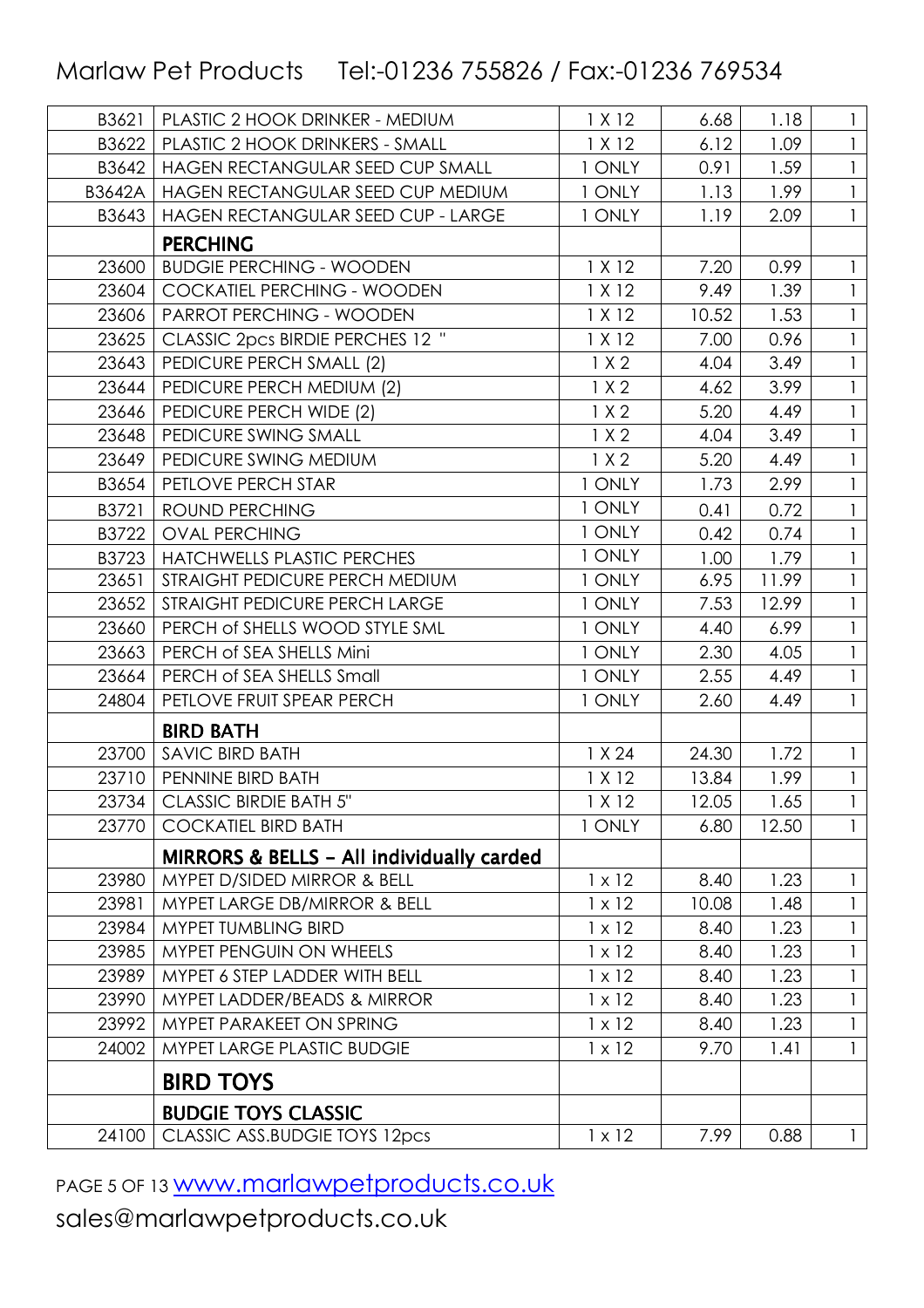| 24100B | CLASSIC ASST LEAFY BUDGIE TOYS 12pcs  | $1 \times 12$ | 7.10  | 0.84  | $\mathbf{1}$ |
|--------|---------------------------------------|---------------|-------|-------|--------------|
| 24101  | CLASSIC SWING/RING & BELL 8"          | $1 \times 12$ | 8.81  | 1.17  |              |
| 24103  | CLASSIC LARGE KELLY WITH BELL 4"      | $1 \times 12$ | 9.18  | 1.23  |              |
| 24104  | CLASSIC HOUSE MIRROR WITH BELL        | $1 \times 12$ | 9.18  | 1.23  |              |
| 24105  | CLASSIC BIRDIE BELL BALL 6"           | $1 \times 12$ | 7.00  | 0.97  |              |
| 24106  | CLASSIC LADDER WITH BEADS 81/2"       | $1 \times 12$ | 6.60  | 0.89  | 1            |
| 24121  | CLASSIC LEAF BUD BATH SPINNER 7"      | $1 \times 12$ | 8.35  | 1.10  |              |
| 24122  | CLASSIC ORANGE/LEMON CUP/MIRROR 4"    | $1 \times 12$ | 6.47  | 0.99  | $\mathbf{1}$ |
| 24124  | <b>CLASSIC LEAFY LADDER 8 "</b>       | $1 \times 12$ | 5.85  | 0.79  |              |
| 24125  | CLASSIC CACTUS WATER/SEED FOUNTIAN 5" | $1 \times 12$ | 7.00  | 0.96  | $\mathbf{1}$ |
| 24127  | CLASSIC D/B SUN FLOWER MIRROR 5"      | $1 \times 12$ | 6.60  | 1.10  | $\mathbf{1}$ |
|        | <b>BUDGIE TOYS ASSORTED</b>           |               |       |       |              |
| 24140  | ACRYLIC SQUARE BEAD TRAP              | 1 X 6         | 8.64  | 2.49  |              |
| 24141  | <b>ACRYLIC SPINNING DISCS</b>         | 1 X 6         | 8.64  | 2.49  | $\mathbf{1}$ |
| 24142  | <b>ACRYLIC LINK CHAIN</b>             | 1 X 6         | 10.38 | 2.99  |              |
| 24143  | <b>ACRYLIC TUBE WITH BEADS</b>        | 1 X 6         | 10.38 | 2.99  | 1            |
| 24320  | WELCOME LANDING PLATFORM              | 1 X 6         | 5.18  | 1.49  | $\mathbf{1}$ |
| 24322  | <b>LANDING PLATFORM LOOSE</b>         | 1 X 6         | 8.97  | 1.29  |              |
| 24323  | <b>BUDGIE WOODEN PLAYGROUND</b>       | 1 X 6         | 1.69  | 2.79  | $\mathbf{1}$ |
| 24423  | WOODEN SWING MEDIUM 4 "               | 1 X 12        | 8.16  | 1.10  |              |
| 24430  | <b>HAGEN SINGING PARAKEET</b>         | 1 X 6         | 25.86 | 7.59  | $\mathbf{1}$ |
| 24571  | <i>*COTTON ROPE HANGING TOY</i>       | 1 ONLY        | 4.45  | 7.55  | $\mathbf{1}$ |
| 24572  | *COLOUR BLOCKS/ROPES 3 PART           | 1 ONLY        | 5.30  | 8.99  |              |
| 24620  | INT WOODEN TWIRLER PERCH              | 1 X 2         | 6.94  | 5.99  | $\mathbf{1}$ |
| 24621  | INT WOODEN TWIRLER BLOCK PERCH        | 1 X 2         | 6.94  | 5.99  |              |
| 24622  | INT WOODEN ROOF TOP TWIRLER           | 1 X 2         | 9.84  | 8.49  | $\mathbf{1}$ |
| 24624  | INT WOODEN TWIRLER SWING              | 1 X 2         | 8.68  | 7.49  |              |
| 24625  | INT WOODEN TWIRLER BLOCK SWING        | 1 X 2         | 8.68  | 7.49  | $\mathbf{1}$ |
|        | <b>PARROT TOYS ACRYLIC-PETLOVE</b>    |               |       |       |              |
| 24827  | <b>ACRYLIC ROLLING FEEDER</b>         | 1 ONLY        | 8.11  | 13.99 | $\mathbf{1}$ |
| 24929  | <b>ACRYLIC PLAY RING</b>              | 1 X 2         | 12.16 | 10.49 |              |
| 24931  | <b>ACRYLIC BELL MOBILE</b>            | 1 X 2         | 15.06 | 12.99 | $\mathbf{I}$ |
| 24861  | P/B ACRYLIC TOY LADDER                | 1 ONLY        | 2.55  | 4.49  | $\mathbf{1}$ |
| 24864  | P/B ACRYLIC TOY RING RATTLE           | 1 ONLY        | 3.11  | 5.49  |              |
| 24865  | P/B ACRYLIC TOY TUMBLER RINGS         | 1 ONLY        | 3.11  | 5.49  | $\mathbf{1}$ |
|        | <b>PARROT TOYS ASSORTED</b>           |               |       |       |              |
| 24840  | METAL PARROT LADDER 18 "              | 1 ONLY        | 2.32  | 3.99  |              |
| 24841  | METAL PARROT LADDER 36"               | 1 ONLY        | 5.79  | 9.99  | 1            |
| 24843  | 2 STEP ROPE PARROT LADDER             | 1 ONLY        | 4.95  | 8.66  |              |
| 24849  | S/STEEL MIRROR 5 x 3.5"               | 1 ONLY        | 3.12  | 5.49  |              |
| 24891  | ROUND METAL MIRROR CHAIN/BELL         | 1 X 12        | 8.20  | 1.23  | $\mathbf{I}$ |
| 24892  | METAL 6cm MIRROR CHAIN/BELL           | 1 X 12        | 9.30  | 1.30  |              |
| 24893  | METAL 8cm MIRROR CHAIN/BELL           | 1 X 12        | 16.20 | 2.38  | $\mathbf{1}$ |

PAGE 6 OF 13 WWW.marlawpetproducts.co.uk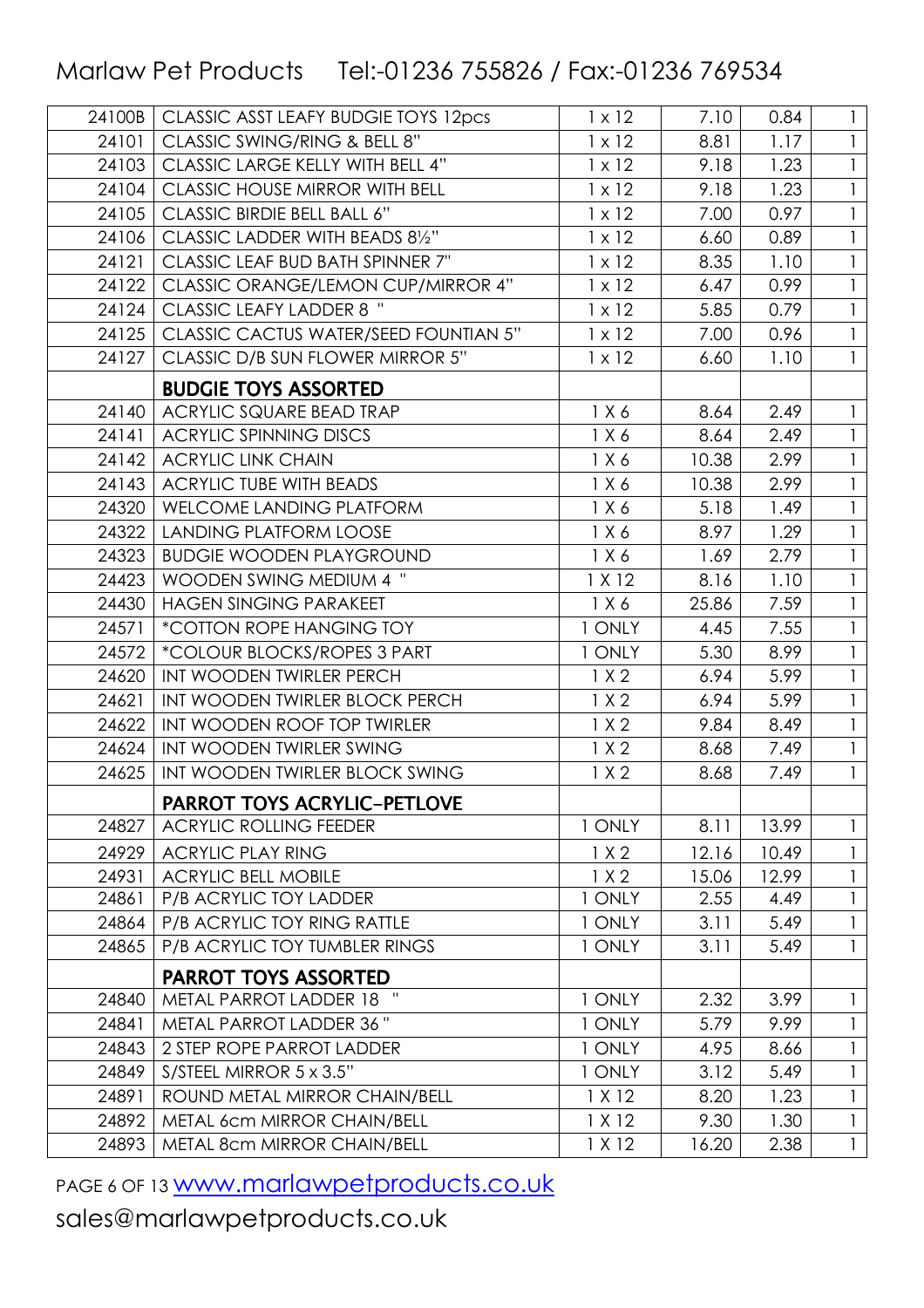| 24895  | METAL 7 x 4.5cm BELL ON CHAIN             | 1 X 12 | 14.25 | 2.08 | 1            |
|--------|-------------------------------------------|--------|-------|------|--------------|
| 24897  | OLYMPIC RINGS 5.5cm WITH BELL             | 1 X 12 | 14.70 | 2.15 |              |
| 24901  | MY-PET ASST WOODEN TOYS SMALL             | 1 X 12 | 16.92 | 2.41 | $\mathbf{1}$ |
| 24902  | MY-PET ASST WOODEN TOYS MEDIUM            | 1 X 12 | 27.12 | 3.98 | $\mathbf{1}$ |
| 24903  | MY-PET ASST WOODEN TOYS SUPER             | 1 X 12 | 27.12 | 3.98 |              |
| 24904  | CLASSIC FRUITY SWING RINGS MED 12"        | 1 X 6  | 8.35  | 2.20 | $\mathbf{1}$ |
| 24905  | <b>CLASSIC FRUITY SWING RINGS LGE 15"</b> | 1 X 6  | 11.80 | 3.02 |              |
| 24908  | <b>WOODEN SWING LARGE</b>                 | 1 X 12 | 13.56 | 1.76 |              |
| 24909  | <b>WOODEN PARROT SWING</b>                | 1 ONLY | 1.77  | 3.15 |              |
| 24910  | WOODEN PARROT SWING GIANT                 | 1 ONLY | 2.64  | 4.20 |              |
| B3590  | <b>PARROT MIRRORS (LARGE)</b>             | 1 ONLY | 1.57  | 2.75 |              |
| B3591  | PARROT MIRRORS (MEDIUM)                   | 1 ONLY | 1.91  | 1.60 |              |
| B3594  | <b>PARROT BELL</b>                        | 1 ONLY | 1.45  | 2.55 |              |
|        | <b>FOOD</b>                               |        |       |      |              |
|        | <b>SEED TREATS BUDGIE</b>                 |        |       |      |              |
| 25100  | <b>JOHNSONS BUDGIE BELLS</b>              | 1 X 27 | 7.92  | 0.50 |              |
| 25102  | JOHNSONS FRUIT & HONEY BELLS              | 1 X 27 | 8.56  | 0.54 | $\mathbf{1}$ |
| 25104  | <b>JOHNSONS BUDGIE HONEY BARS</b>         | 1 X 40 | 17.38 | 0.74 |              |
| 25106  | JOHNSONS FRUIT STICKS BUD/COCK            | 1 X 28 | 15.88 | 0.96 |              |
| 25109  | <b>J.BUDGIE TROP FRUIT PECK BARS</b>      | 1 X 6  | 8.06  | 2.29 |              |
| 25110  | <b>JOHNSONS BUDGIE RINGS</b>              | 1 X 45 | 16.38 | 0.62 |              |
| 25180  | V/KRAFT BUDGIE DO-NUTS                    | 1 X 6  | 6.10  | 1.79 | $\mathbf{1}$ |
| 25181  | <b>V/KRAFT BUDGIE MUFFINS</b>             | 1 X 12 | 12.19 | 1.79 |              |
| 25182  | <b>V/KRAFT BUDGIE HONEY BISCUITS</b>      | 1 X 5  | 6.39  | 2.25 | 1            |
| 25183  | <b>V/KRAFT BUDGIE FRUIT BISCUITS</b>      | 1 X 5  | 6.39  | 2.25 |              |
| 25200  | <b>VITAKRAFT BUDGIE HONEY STICKS</b>      | 1 X 7  | 7.51  | 1.89 |              |
| 25202  | <b>VITAKRAFT BUDGIE FRUIT STICKS</b>      | 1 X 7  | 7.51  | 1.89 |              |
| 25204  | <b>VITAKRAFT BUDGIE BANANA STICKS</b>     | 1 X 7  | 7.51  | 1.89 |              |
| 25208  | <b>VITAKRAFT BUDGIE KIWI STICKS</b>       | 1 X 7  | 7.51  | 1.89 | 1            |
| 25209  | <b>VITAKRAFT BUDGIE ORANGE STICK</b>      | 1 X 7  | 7.51  | 1.89 |              |
| 25210  | VITAKRAFT BUD. MOULTING STICK             | 1 X 7  | 7.51  | 1.89 | 1            |
| 25218  | V/K BUDGIE TRIPLE ORAN/KW/BAN             | 1 X 7  | 9.94  | 2.50 | 1            |
| 25218B | V/K BUDGIE TRIPLE HON/EGG/FRUI            | 1 X 7  | 9.94  | 2.50 |              |
| 25220  | VITAKRAFT BUD. FRUIT COCKTAIL             | 1 X 12 | 15.33 | 2.25 |              |
| 25225  | <b>VITAKRAFT CHIT-CHAT</b>                | 1 X 25 | 9.93  | 0.70 |              |
| 25230  | <b>VITAKRAFT BUDGIE EGG STICKS</b>        | 1 X 7  | 7.51  | 1.89 |              |
| 25235  | VITAKRAFT BUDGIE FOOD 500gm               | 1 X 6  | 5.76  | 1.69 | $\mathbf{1}$ |
|        | <b>CUTTLEFISH</b>                         |        |       |      |              |
| 25306  | CUTTLEFISH PRE-PACK 5-6"                  | 1 X 25 | 15.46 | 1.50 | 1            |
|        |                                           |        |       |      |              |
|        |                                           |        |       |      |              |
|        | <b>SEED TREATS CANARY</b>                 |        |       |      |              |

PAGE 7 OF 13 WWW.marlawpetproducts.co.uk sales@marlawpetproducts.co.uk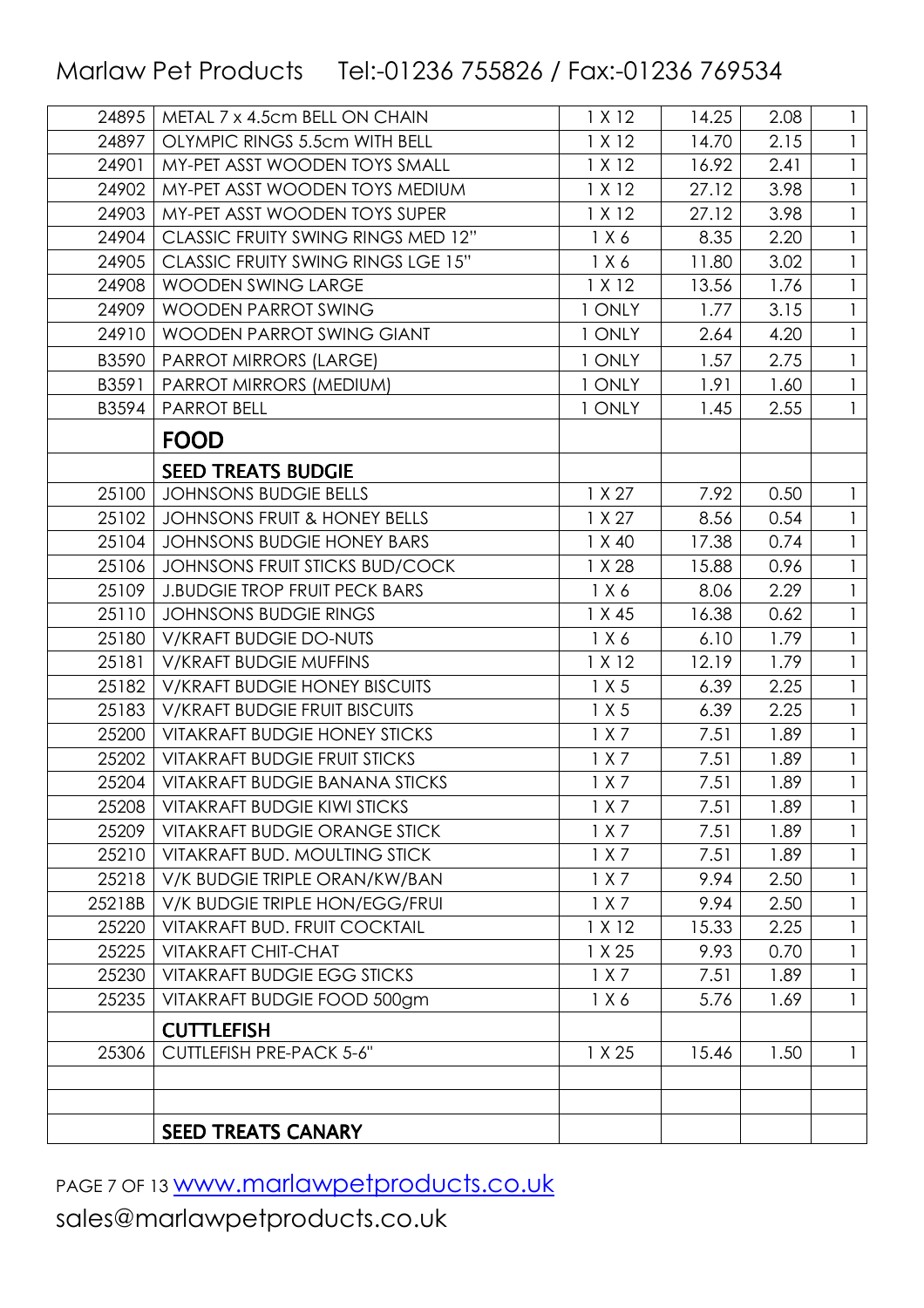| 25400 | <b>JOHNSONS CANARY BELLS</b>            | 1 X 27 | 8.39  | 0.53 | $\mathbf{1}$ |
|-------|-----------------------------------------|--------|-------|------|--------------|
| 25402 | <b>JOHNSONS CANARY BARS</b>             | 1 X 40 | 17.84 | 0.76 |              |
| 25406 | J.CANARY HONEY/EGG BAR (2)              | 1 X 6  | 8.06  | 2.29 |              |
| 25500 | <b>VITAKRAFT CANARY HONEY STICKS</b>    | 1 X 7  | 7.51  | 1.89 |              |
| 25502 | <b>VITAKRAFT CANARY FRUIT STICKS</b>    | 1 X 7  | 7.51  | 1.89 |              |
| 25504 | VITAKRAFT CANARY BANANA STICK           | 1 X 7  | 7.51  | 1.89 |              |
| 25520 | <b>VITAKRAFT CAN. FRUIT COCKTAIL</b>    | 1 X 12 | 15.33 | 2.25 |              |
| 25525 | <b>VITAKRAFT SING-SONG</b>              | 1 X 25 | 9.93  | 0.70 |              |
| 25530 | <b>VITAKRAFT CANARY EGG STICKS</b>      | 1 X 7  | 7.51  | 1.89 |              |
| 25535 | VITAKRAFT CANARY FOOD 500gm             | 1 X 6  | 5.76  | 1.69 |              |
|       | <b>SEED TREATS COCKATIEL/PARROT</b>     |        |       |      |              |
| 25702 | <b>JOHNSONS COCK/PAR FRUIT STICKS</b>   | 1 X 28 | 17.92 | 1.09 |              |
| 25704 | <b>JOHNSONS COCK &amp; PARROT BARS</b>  | 1 X 32 | 16.76 | 1.19 |              |
| 25705 | <b>JOHNSONS COCK &amp; PARROT BELLS</b> | 1 X 15 | 10.48 | 1.19 |              |
| 25706 | JOHNSONS PARROT BUMPER BARS             | 1 X 10 | 11.68 | 1.99 |              |
| 25708 | <b>JOHNSONS PARROT BUMPER BELLS</b>     | 1 X 8  | 8.08  | 1.72 |              |
| 25710 | JOHNSONS PARROT BUMPER RING             | 1 X 20 | 14.68 | 1.25 |              |
| 25720 | <b>V/KRAFT COCKATIEL MUFFINS</b>        | 1 X 12 | 12.18 | 1.79 |              |
| 25722 | V/KRAFT COCKATIEL DO-NUTS               | 1 X 6  | 6.09  | 1.79 |              |
| 25725 | V/K COCKATIEL MOULTING STICK            | 1 X 5  | 10.19 | 3.59 |              |
| 25726 | V/K AUSTRALIAN COCK HONEY STKS          | 1 X 5  | 10.19 | 3.59 |              |
| 25727 | V/K AUSTRALIAN COCK FRUIT STKS          | 1 X 5  | 10.19 | 3.59 |              |
| 25728 | V/K AUSTRALIAN COCK KIWI STKS           | 1 X 5  | 10.19 | 3.59 |              |
| 25730 | V/K COCKATIEL FRUIT COCKTAIL            | 1 X 5  | 9.84  | 2.89 |              |
| 25743 | V/K AMAZON PARROT FRUIT STICKS          | 1 X 5  | 10.19 | 3.59 |              |
| 25745 | V/K AFRICAN HONEY STICKS LGE            | 1 X 5  | 10.19 | 3.59 |              |
| 25746 | V/K AFRICAN PARROT FRUIT & NUT          | 1 X 5  | 10.19 | 3.59 |              |
| 25747 | V/K AFRICAN HONEY STICKS SMALL          | 1 X 5  | 10.19 | 3.59 |              |
|       | <b>PEKS, GREENS &amp; EGG BISCUIT</b>   |        |       |      |              |
| 25844 | <b>JOHNSONS CONDITION PEKS SMALL</b>    | 1 X 48 | 14.09 | 0.50 | $\mathbf{1}$ |
| 25846 | <b>JOHNSONS CONDITION PEKS LARGE</b>    | 1 X 12 | 6.48  | 0.92 | $\mathbf{1}$ |
|       | <b>MYNAH BIRD FOOD</b>                  |        |       |      |              |
| 25821 | *ORLUX MYNAH BIRD FOOD 1Kg              | 1 ONLY | 2.91  | 4.41 |              |
| 25822 | VITAKRAFT MYNAH FOOD/TREAT              | 1 ONLY | 2.92  | 5.15 | $\mathbf{1}$ |
|       | <b>BIRD FOODS -PRE-PACK</b>             |        |       |      |              |
| 25936 | V/K AFRICAN P/FOOD SML                  | 1 X 5  | 10.19 | 3.59 | $\mathbf{1}$ |
| 25937 | V/K AFRICAN PARROT FOOD LARGE           | 1 X 5  | 10.19 | 3.59 |              |
| 25938 | V/K AMAZONIAN PARROT FOOD               | 1 X 5  | 10.19 | 3.59 |              |
| 25939 | V/K AUSTRALIAN PARROT FOOD              | 1 X 5  | 10.19 | 3.59 |              |
| 25941 | HAGEN COCKATIEL PREMIUM SEED 908g       | 1 X 6  | 11.22 | 3.29 | 1            |
| 25942 | *HAGEN COCKATIEL PREMIUM SEED 2Kg       | 1 X 4  | 14.47 | 5.69 |              |
| 25951 | *HAGEN SMALL PARROT 820gm               | 1 X 6  | 11.22 | 3.29 | $\mathbf{1}$ |
| 25952 | *HAGEN SMALL PARROT 2Kg                 | 1 X 4  | 17.48 | 6.99 | $\mathbf{1}$ |
|       |                                         |        |       |      |              |

PAGE 8 OF 13 WWW.marlawpetproducts.co.uk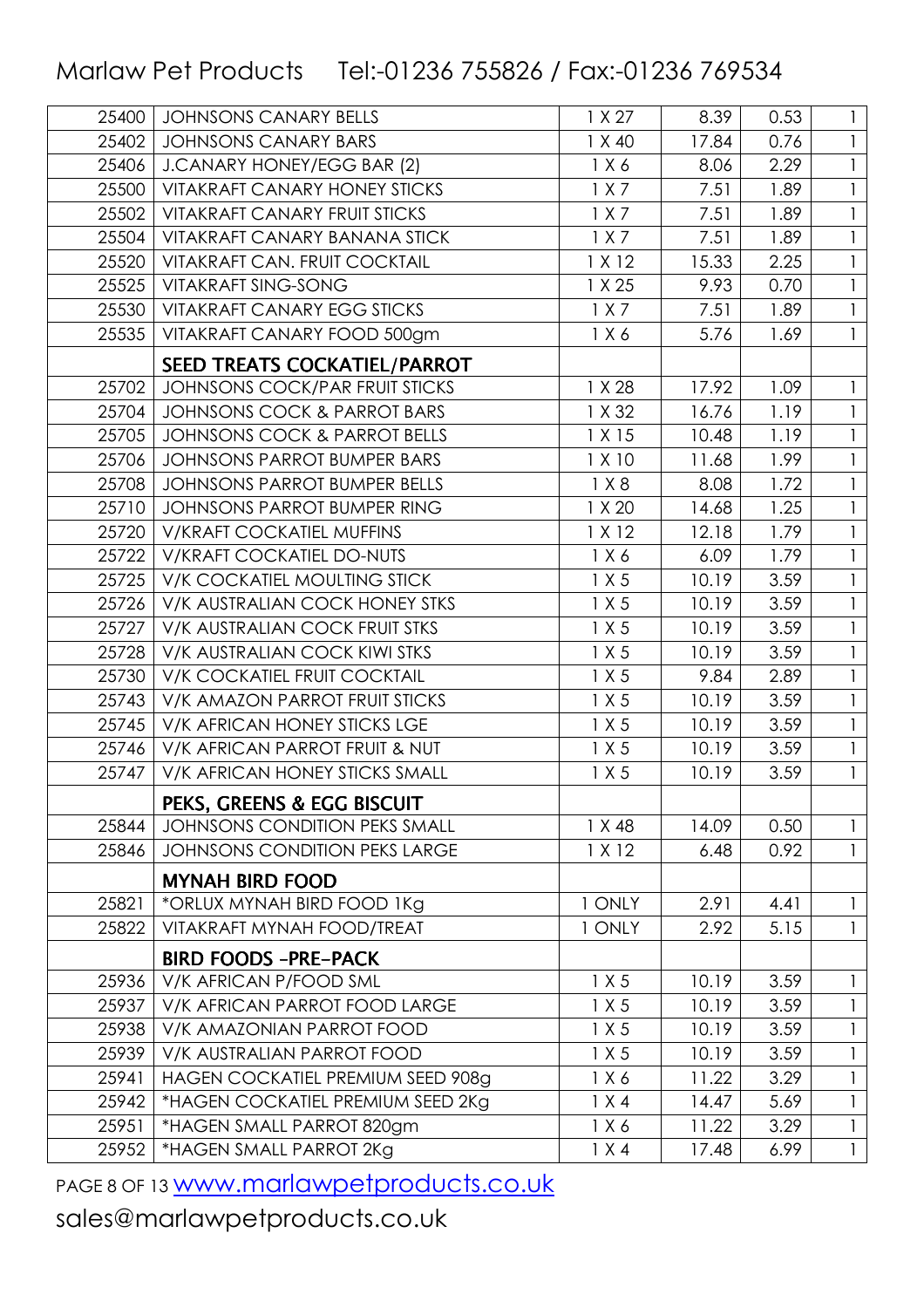|   |       | <b>CAGE BIRD MIXTURES J&amp;J</b>    |        |       |      |              |
|---|-------|--------------------------------------|--------|-------|------|--------------|
|   | 25960 | *BUDGIE SEED 1Kg                     | 1 X 12 | 14.04 | 1.99 | 1            |
|   | 25961 | *J&J CANARY MIX 1Kg                  | 1 X 12 | 11.55 | 1.64 |              |
|   | 25962 | *J&J FOREIGN FINCH 1Kg               | 1 X 12 | 11.86 | 1.69 | $\mathbf{1}$ |
|   | 25963 | *COCKATIEL MIX 1Kg                   | 1 X 12 | 12.90 | 1.83 |              |
|   | 25964 | *PREMIER PARROT 2.5Kg                | 1 X 12 | 19.89 | 8.45 | $\mathbf{1}$ |
|   |       | <b>TREATMENTS</b>                    |        |       |      |              |
|   |       | <b>CONDITIONERS FOR BIRDS</b>        |        |       |      |              |
|   | 26001 | JOHNSONS CAGE BIRD TONIC 15ml        | 1 X 6  | 6.29  | 1.85 |              |
|   | 26002 | JOHNSONS CAGE BIRD TONIC 50ml        | 1 X 6  | 9.49  | 2.79 |              |
|   | 26003 | <b>JOHNSONS MOULTONE 15ml</b>        | 1 X 6  | 6.29  | 1.85 |              |
| D | 26005 | JOHNSONS COLD MIXTURE 15ml (2)       | 1 X 6  | 6.29  | 1.85 |              |
|   | 26007 | JOHNSONS AVOL MIXTURE 15ml           | 1 X 6  | 6.63  | 1.95 | $\mathbf{1}$ |
|   | 26009 | <b>J. CAGE BIRD VITAMIN DROPS</b>    | 1 X 6  | 12.76 | 3.75 |              |
|   | 26022 | <b>JOHNSONS SCALY LOTION</b>         | 1 X 6  | 8.47  | 2.49 | $\mathbf{1}$ |
|   | 26100 | <b>GAYLETS BIRD CONDITIONER 10's</b> | 1 X 12 | 11.87 | 1.55 | $\mathbf{1}$ |
|   | 26101 | <b>GAYLETS BIRD CONDITIONER 30's</b> | 1 X 12 | 23.82 | 3.11 |              |
|   | 26200 | VITAPET FEATHER & ENERGY             | 1 X 6  | 12.75 | 3.49 | $\mathbf{1}$ |
|   | 26550 | *EMP REARING FOOD 1Kg                | 1 X 20 | 46.00 | 3.90 |              |
|   | 26559 | *CEDE CANARY EGG FOOD 1Kg            | 1 ONLY | 4.50  | 5.81 | $\mathbf{1}$ |
|   |       | <b>MISC. VETINARY PRODUCTS</b>       |        |       |      |              |
|   | 26010 | J. CLEAN 'N SAFE CAGE BIRDS          | 1 X 6  | 10.51 | 3.09 | $\mathbf{1}$ |
|   | 26012 | <b>JOHNSONS PLUME SPRAY</b>          | 1 X 6  | 10.51 | 3.09 |              |
|   | 26014 | <b>JOHNSONS ANTI PEK</b>             | 1 X 6  | 11.53 | 3.39 | $\mathbf{1}$ |
|   | 26015 | JOHNSONS ANTI-MITE EXTRA 150ml       | 1 X 6  | 14.12 | 4.15 |              |
|   | 26016 | <b>JOHNSONS ANTI-MITE 100ml</b>      | 1 X 6  | 12.21 | 3.59 | $\mathbf{1}$ |
|   | 26017 | JOHNSONS ANTI-MITE 150ml             | 1 X 6  | 14.80 | 4.35 | $\mathbf{1}$ |
|   | 26600 | BITTER BEAK 150ml                    | 1 X 6  | 10.20 | 3.00 |              |
|   | 26610 | BITTER APPLE for BIRDS 40Z           | 1 ONLY | 2.47  | 4.35 | $\mathbf{1}$ |
|   | 26703 | CASCADE BIRD T/SPRAY                 | 1 X 6  | 7.99  | 2.99 |              |
|   | 26705 | PETLOVE BIRD CAGE DISINFECTANT       | 1 X 6  | 13.86 | 3.99 | $\mathbf{1}$ |
|   |       | <b>REARING FOODS</b>                 |        |       |      |              |
|   | B3934 | ORLUX EGGFOOD for CANARIES           | 1 ONLY | 2.91  | 4.43 | $\mathbf{1}$ |
|   | B3950 | PRE PACKED MILLET SPRAY - 100g       | 1 X 14 | 12.32 | 1.55 |              |
|   | B3955 | <b>TRILL BUDGERIGAR SEED - 500G</b>  | 1 X 12 | 18.60 | 1.99 | $\mathbf{1}$ |
|   | B3959 | <b>EGG BISCUIT</b>                   | 1 ONLY | 0.96  | 1.69 | $\mathbf{1}$ |
|   |       | <b>PIGEON PRODUCTS</b>               |        |       |      |              |
|   | 27000 | JOHNSONS PIGEON TONIC 100ml          | 1 X 6  | 10.17 | 2.99 | 1            |
|   | 27001 | JOHNSONS PIGEON TONIC 500ml          | 1X3    | 11.89 | 6.99 |              |
|   | 27014 | J. PIGEON INSECT SPRAY EXTRA         | 1 X 6  | 14.12 | 4.15 | $\mathbf{1}$ |
|   | B4501 | COXOID-112ml                         | 1 ONLY | 5.90  | 8.78 | $\mathbf{1}$ |
|   | B4509 | HARKAVIT-PLUS                        | 1 ONLY | 4.90  | 7.86 | $\mathbf{1}$ |

PAGE 9 OF 13 WWW.marlawpetproducts.co.uk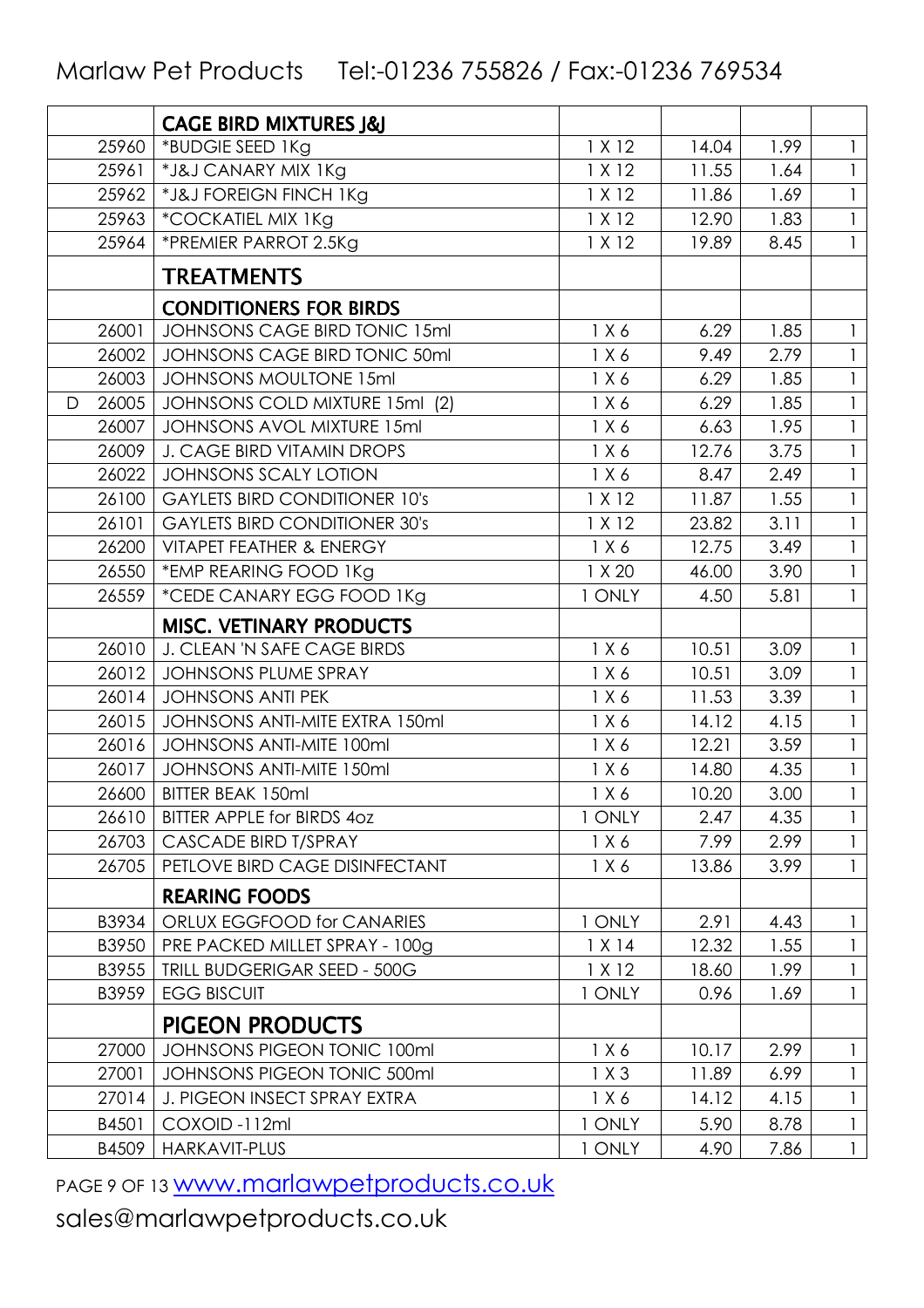| B4516 | SPARTRIX (50tabs)                    | 1 ONLY | 10.41 | 18.36 |                |
|-------|--------------------------------------|--------|-------|-------|----------------|
| B4520 | HARKERS ASCAPILLA 100 caps           | 1 ONLY | 11.25 | 18.80 |                |
| B4523 | FEATHER DROPS - 25ml                 | 1 ONLY | 2.75  | 4.60  |                |
| B4525 | LOFT TREATMENT -1.8kg                | 1 ONLY | 5.21  | 9.26  |                |
| B4526 | LOFT TREATMENT - 10kg                | 1 ONLY | 17.38 | 28.98 |                |
| B4536 | PIGEON MINERALS                      | 1 ONLY | 3.11  | 5.20  | $\overline{2}$ |
| B4537 | HORMOFORM - 2.5kg                    | 1 ONLY | 5.56  | 7.76  | $\overline{2}$ |
| B4538 | <b>HORMOFORM - 5kg</b>               | 1 ONLY | 9.30  | 13.53 | $\overline{2}$ |
| B4539 | <b>HORMOFORM - 20kg</b>              | 1 ONLY | 31.25 | 44.56 | $\overline{2}$ |
| B4540 | KILPATRICKS GRIT - 2kg               | 1 ONLY | 1.14  | 1.54  | $\overline{2}$ |
| B4541 | KILPATRICKS GRIT - 5kg               | 1 ONLY | 2.60  | 3.60  | $\overline{2}$ |
| B4543 | KILPATRICKS MINERALS - 500g          | 1 ONLY | 1.19  | 1.59  | $\overline{2}$ |
| B4544 | KILPATRICKS MINERALS - 1kg           | 1 ONLY | 2.14  | 2.99  | $\overline{2}$ |
| B4559 | PIGEON GRIT - SMALL                  | 1 ONLY | 0.98  | 1.44  | $\overline{2}$ |
| B4560 | PIGEON TONIC (500ML)                 | 1 ONLY | 3.89  | 6.85  |                |
| B4561 | PIGEON TONIC (100ML)                 | 1 ONLY | 1.65  | 2.89  |                |
| B4565 | PIGEON INSECT SPRAY                  | 1 ONLY | 2.41  | 4.25  |                |
| B4581 | PIGEON PLASTIC NESTBOWLS             | 1 ONLY | 0.60  | 1.06  |                |
| B4582 | PLASTIC PIGEON EGGS                  | 1 X 10 | 0.58  | 1.02  |                |
| B4583 | PIGEON NEST FELTS                    | 1 X 10 | 4.50  | 6.50  |                |
| B4585 | PIGEON PLASTIC RINGS (SIZE 7)        | 1 X 10 | 1.18  | 2.08  |                |
| B4587 | PIGEON WATER DRINKER - 3 PT.         | 1 ONLY | 4.08  | 7.20  |                |
| B4588 | PIGEON WATER DRINKER - 5 PT.         | 1 ONLY | 6.91  | 11.75 |                |
| B4589 | PIGEON MULTIPURPOSE HOPPER           | 1 ONLY | 1.20  | 2.12  |                |
| B4590 | PLASTIC DUAL GALLIE POTS             | 1 ONLY | 0.49  | 0.87  |                |
| B4591 | PLASTIC SINGLE GALLIE POTS           | 1 ONLY | 0.34  | 0.60  |                |
| B4594 | SPARE BOWL FOR 5 PT. DRINKER         | 1 ONLY | 1.50  | 2.48  |                |
| B4595 | SPARE BOWL FOR 3 PT. DRINKER         | 1 ONLY | 1.40  | 2.29  |                |
| B4596 | PLASTIC 12" TROUGH                   | 1 ONLY | 1.10  | 1.95  | $\mathbf{1}$   |
| B4597 | PLASTIC WIDOWHOOD NEST FRONTS        | 1 ONLY | 1.20  | 2.12  |                |
| B4598 | PLASTIC DROP TOP NEST FRONTS         | 1 ONLY | 1.68  | 2.96  |                |
| B4600 | <b>CARDBOARD PIGEON CARRIER</b>      | 1 ONLY | 0.54  | 0.99  |                |
| B4650 | VERSELE LAGA GRIT - 2.5kg            | 1 ONLY | 0.99  | 1.50  | $\overline{2}$ |
| B4651 | VERSELE LAGA GRIT - 20kg             | 1 ONLY | 5.41  | 7.60  | $\overline{2}$ |
| B4652 | VERSELE LAGA PICKING STONE -RED 650g | 1 ONLY | 0.79  | 1.00  | $\overline{2}$ |
| B4653 | VERSELE LAGA BIO BLOCK -850g         | 1 ONLY | 0.78  | 1.10  | $\overline{2}$ |
| B4660 | VERSELE LAGA HERBOLAN herb tonic     | 1 ONLY | 3.01  | 4.36  | $\overline{2}$ |
| B4661 | VERSELE LAGA BIO TEA (300G)          | 1 ONLY | 4.23  | 6.13  | $\overline{2}$ |
| B4670 | TOBACCO STICKS 1.5kg                 | 1 ONLY | 3.67  | 6.47  |                |
| B4681 | SUPRA ELIXIR + GINSENG -250ML        | 1 ONLY | 5.03  | 7.29  | $\overline{2}$ |
| B4682 | GLUCOSE/VITAMINS-400g                | 1 ONLY | 1.57  | 2.28  | $\overline{2}$ |
| B4683 | COLOMBINE B-PURE BEER YEAST          | 1 ONLY | 1.80  | 2.29  | $\overline{2}$ |
| B4684 | PURGA SALT FOR PIGEONS - 250g        | 1 ONLY | 3.06  | 4.44  | $\overline{2}$ |
| B4693 | COLUMBINE FLOOR WHITE 20KG           | 1 ONLY | 5.99  | 10.56 | $\mathbf{1}$   |

PAGE 10 OF 13 **WWW.marlawpetproducts.co.uk**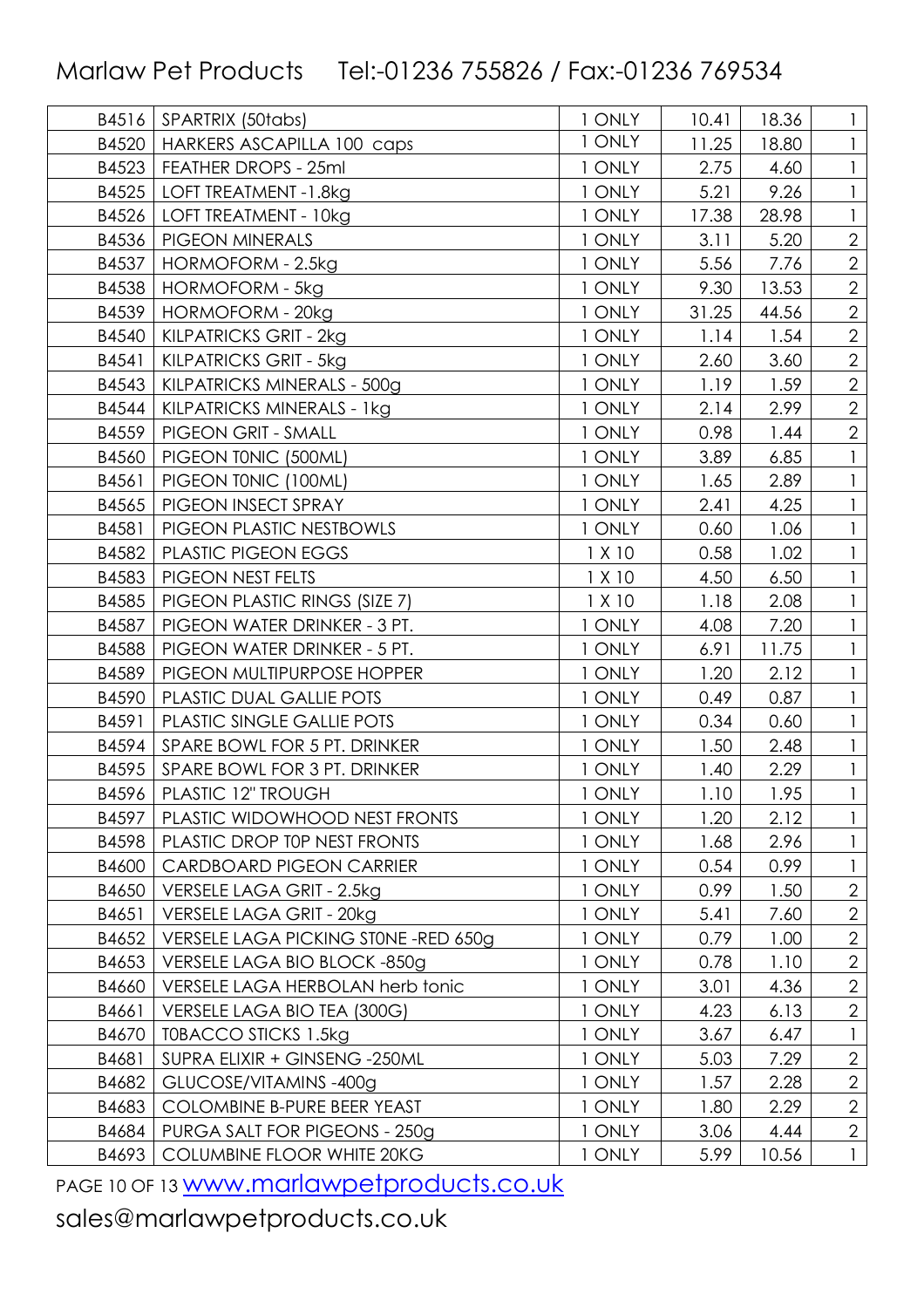| B4694  | <b>COLUMBINE FLOOR WHITE - 5kg</b>    | 1 ONLY  | 1.82              | 3.21  | $\mathbf{1}$ |
|--------|---------------------------------------|---------|-------------------|-------|--------------|
| B4695  | <b>COLOMBINE FLOOR WHITE -2.5kg</b>   | 1 ONLY  | 1.11              | 1.96  |              |
|        | <b>WILD BIRD FOODS AND PRODUCTS</b>   |         |                   |       |              |
|        | <b>WILD BIRD FOODS-PRE-PACKED</b>     |         |                   |       |              |
| 28700  | WILD BIRD FILLED NUT STOCKING         | 1 X 24  | 10.80             | 0.53  | 1            |
| 28704  | *FREEZE DRIED MEALWORMS 100gm         | 1 ONLY  | 2.83              | 4.99  |              |
| 28713  | SUPA MEALWORMS 500ml                  | 1 X 4   | 9.06              | 3.99  | $\mathbf{1}$ |
| 28714  | SUPA MEALWORMS 1000ml                 | 1 ONLY  | 3.97              | 6.99  |              |
| 28715  | SUPA SILKWORMS 500ml                  | 1 X 4   | 9.06              | 3.99  | $\mathbf{1}$ |
| 28716  | SUPA SILKWORMS 1000ml                 | 1 ONLY  | 3.97              | 6.99  |              |
| 28717  | SUPA INSECTIVORE FOOD 500ml           | 1 X 4   | 9.06              | 3.99  |              |
| 28718  | SUPA INSECTIVORE FOOD 1000ml          | 1 ONLY  | $\overline{3.97}$ | 6.99  | $\mathbf{1}$ |
| 28720  | J. WILD BIRD BUMPER BELLS             | 1 X 8   | 7.46              | 1.59  |              |
| 28721  | J. BLACK SUNFLOWER BUMPER BELL        | 1 X 8   | 7.46              | 1.59  |              |
| 28724  | J. SQUIRREL & WILD BIRD BAR           | 1 X 10  | 12.27             | 2.09  | 1            |
| 28750  | *NIGER SEED PREPACKED 1Kg             | 1 X 12  | 21.56             | 3.69  |              |
| 28751  | *BLACK SUNFLOWER 0.9Kg                | 1 X 12  | 12.10             | 1.72  | $\mathbf{1}$ |
| 28752  | *SUNFLOWER HEARTS 1Kg                 | 1 X 12  | 16.20             | 2.29  |              |
| 28754  | *PEANUT KERNALS 1Kg                   | 1 X 12  | 16.60             | 2.35  | $\mathbf{1}$ |
| 28755  | *PEANUT GRANULES 1Kg                  | 1 X 12  | 14.88             | 2.19  |              |
| 28760  | *WILD BIRD PREMIER MIX 1.25Kg         | 1 X 12  | 14.00             | 1.98  | $\mathbf{I}$ |
| 28761  | *W/BIRD GROUND ENERGY MIX 1.Kg        | 1 X 12  | 21.32             | 3.02  |              |
| 28762  | *W/BIRD ENERGY NO MESS 1.25Kg         | 1 X 12  | 21.79             | 3.09  |              |
| 28763  | *ROBIN ENERGY BLEND 1.25Kg            | 1 X 12  | 20.80             | 2.95  | $\mathbf{1}$ |
| 28770  | *PREMIUM WILD BIRD 2Kg                | 1 X 6   | 10.40             | 3.05  |              |
| 28771  | *J&J ROBIN MIX 2Kg                    | 1 X 6   | 14.02             | 3.89  |              |
| 28773  | *J&J SUNFLOWER HEARTS 2Kg             | 1 X 6   | 17.99             | 4.76  | $\mathbf{1}$ |
| 28774  | *J&J PEANUTS 2Kg                      | 1 X 6   | 15.50             | 3.52  |              |
| 28774B | OIL RICH PEANUTS 6Ltr                 | 1 X 4   | 30.86             | 13.12 |              |
| 28660  | VITA W/B FOOD PROTEIN 850gm           | 1 X 5   | 8.11              | 2.76  |              |
| 28661  | VITA W/B FOOD FRUIT 850gm             | 1 X 5   | 8.11              | 2.76  |              |
| 28665  | <b>VITA GARDEN KRACKERS - FRUIT</b>   | 1 X 8   | 11.55             | 2.49  | $\mathbf{1}$ |
| 28666  | <b>VITA GARDEN KRACKERS - PROTIEN</b> | 1 X 8   | 11.55             | 2.49  |              |
| 28667  | <b>VITA GARDEN KRACKERS - HERB</b>    | 1 X 8   | 11.55             | 2.49  |              |
| 28769  | ALL SEASONS WILD BIRD SEED MIX 1.5Ltr | 1 X 6   | 9.13              | 2.59  |              |
|        | <b>WILD BIRD SUET PRODUCTS</b>        |         |                   |       |              |
| 28601  | W/BIRD FATBALLS Pack of 6             | 1 X 20  | 11.80             | 0.94  | 1            |
| 28602  | <b>FATBALLS Small Bucket of 30</b>    | 1 X 4   | 16.38             | 6.49  | 1            |
| 28605  | *W/BIRD FATBALLS Small Bulk           | 1 X 100 | 10.26             | 0.21  |              |
| 28610  | *WILD BIRD FATBALLS Giant Bulk        | 1 X 24  | 12.62             | 0.89  |              |
| 28611  | <b>FATBALLS Giant Bucket of 7</b>     | 1 X 4   | 17.77             | 7.20  |              |
| 28630  | *SUET FEAST - FRUIT                   | 1 X 6   | 4.52              | 1.57  | 1            |
| 28631  | *SUET FEAST - PEANUT                  | 1 X 6   | 4.52              | 1.57  | $\mathbf{1}$ |

PAGE 11 OF 13 **WWW.marlawpetproducts.co.uk**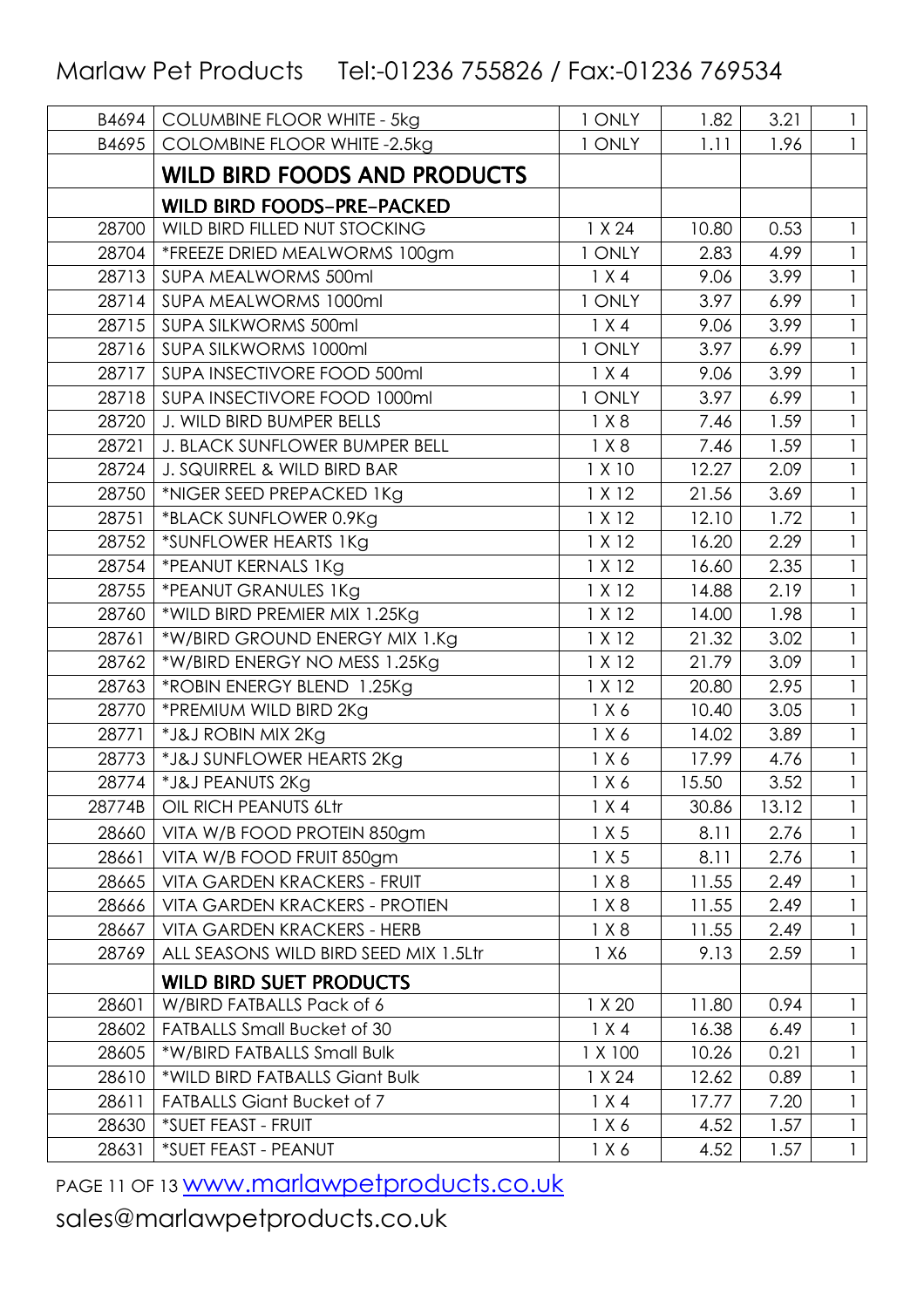| 28632  | *SUET FEAST - BERRY                 | 1 X 6  | 4.52  | 1.57  | $\mathbf{1}$ |
|--------|-------------------------------------|--------|-------|-------|--------------|
| 28633  | *SUET FEAST - SEED & INSECT         | 1 X 6  | 4.52  | 1.57  |              |
| 28634  | *SUET FEAST - CRANBERRY             | 1 X 6  | 4.52  | 1.57  |              |
| 28638  | *SUET FEAST - HOLDING CAGE          | 1 X 6  | 5.20  | 1.52  |              |
| 28648  | SUET FEAST-JUMBO HOLDING CAGE       | 1 X 6  | 5.40  | 1.53  |              |
| 28640  | *SUET JUMBO ROUND - FRUIT           | 1 X 6  | 6.25  | 2.01  |              |
| 28641  | *SUET JUMBO ROUND - BERRY           | 1 X 6  | 6.25  | 2.01  |              |
| 28643  | *SUET JUMBO ROUND - INSECT          | 1 X 6  | 6.25  | 2.01  |              |
| 28653  | *SUET FILLED CONE                   | 1 X 6  | 10.20 | 2.89  |              |
| 28656  | *SUET PELLET 550g FRUIT             | 1 X 6  | 7.68  | 2.18  |              |
| 28657  | *SUET PELLET 550g SEEDINSECT        | 1 X 6  | 7.68  | 2.18  |              |
| 28658  | *SUET PELLET 550g BERRY             | 1 X 6  | 7.68  | 2.18  |              |
| 28659  | SUET PELLETS BERRY 1kg              | 1 ONLY | 1.56  | 2.65  |              |
|        | <b>WILD BIRD FEEDERS</b>            |        |       |       |              |
| 28003  | SUPA PLASTIC W/BIRD NUT FEEDER      | 1 X 12 | 12.45 | 1.79  |              |
| 28005  | PENNINE S/STEEL NUT HOLDER 8"       | 1 X 6  | 17.36 | 4.99  |              |
| 28006  | PENNINE S/STEEL NUT HOLDER 16"      | 1 X 6  | 27.79 | 7.99  |              |
| 28014  | SUPA SEED & PEANUT FEEDER TRAY      | 1 X 6  | 6.77  | 1.99  |              |
| 28015  | SUPA 8" NIGER SEED FEEDER           | 1 X 6  | 12.14 | 3.49  |              |
| 28016  | <b>SUPA 8" CERAMIC NIGER FEEDER</b> | 1 X 6  | 34.75 | 9.99  |              |
| 28020  | SUPA 7" WIRE PEANUT FEEDER          | 1 X 20 | 26.55 | 2.29  |              |
| 28021  | SUPA 8" W/BIRD SEED FEEDER          | 1 X 12 | 18.02 | 2.59  |              |
| 28021B | SUPA 16" W/BIRD SEED FEEDER         | 1 X 6  | 15.62 | 4.49  |              |
| 28022  | SUPA 10" WIRE PEANUT FEEDER         | 1 X 10 | 16.17 | 2.79  |              |
| 28023  | SUPA 8" S/STEEL FORT NUTS           | 1 ONLY | 4.05  | 6.99  |              |
| 28024  | SUPA 12" S/STEEL FORT NUTS          | 1 ONLY | 5.80  | 9.99  |              |
| 28024B | SUPA 16" S/STEEL FORT NUTS          | 1 ONLY | 6.95  | 11.99 |              |
| 28025  | SUPA BIRD FEEDER WINDOW HANGER      | 1 X 12 | 13.55 | 1.99  |              |
| 28026  | SUPA 9" 4x STD FAT BALL FEEDER      | 1 X 12 | 18.71 | 2.69  | $\mathbf{1}$ |
| 28026C | SUPA SPIRAL FATBALL FEEDER          | 1 X 12 | 15.93 | 2.29  |              |
| 28027  | SUPA LGE SPIRAL FATBALL FEEDER      | 1 X 6  | 10.40 | 2.99  | 1            |
| 28028  | RUSTIC 6" WOODEN SEED FEEDER        | 1 ONLY | 3.12  | 5.49  |              |
| 28031  | <b>SUPA TRIPLE BIRD FEEDER</b>      | 1 ONLY | 14.18 | 24.99 |              |
| 28032  | SHAWS MARK 3 NUT FEEDER 9"          | 1 X 12 | 18.72 | 2.75  | $\mathbf{1}$ |
| 28033  | SUPA 8" 2xLG FAT BALL FEEDER        | 1 X 8  | 17.58 | 3.79  |              |
| 28036  | SUPA 12" OPEN BASE NUT FEEDER       | 1 X 10 | 19.07 | 3.29  |              |
| 28037  | SUPA 8" S/S TIT NUT FEEDER          | 1 X 6  | 24.31 | 6.99  |              |
| 28038  | <b>WOODEN PEANUT FEEDER</b>         | 1 ONLY | 2.83  | 4.99  |              |
| 28044  | WILD BIRD BREAD HOLDER              | 1 X 6  | 4.38  | 1.29  |              |
| 28062  | *BEF WILD BIRD SEED FEEDER          | 1 ONLY | 2.71  | 4.78  |              |
| 28064  | *LANTERN WILD BIRD SEED FEEDER      | 1 ONLY | 3.40  | 5.99  | $\mathbf{1}$ |
| 28068  | MY-PET SMALL W/B SEED FEEDER        | 1 ONLY | 1.70  | 2.99  |              |
| 28069  | MY-PET LARGE W/B SEED FEEDER        | 1 ONLY | 2.26  | 3.68  | $\mathbf{1}$ |

PAGE 12 OF 13 **WWW.marlawpetproducts.co.uk**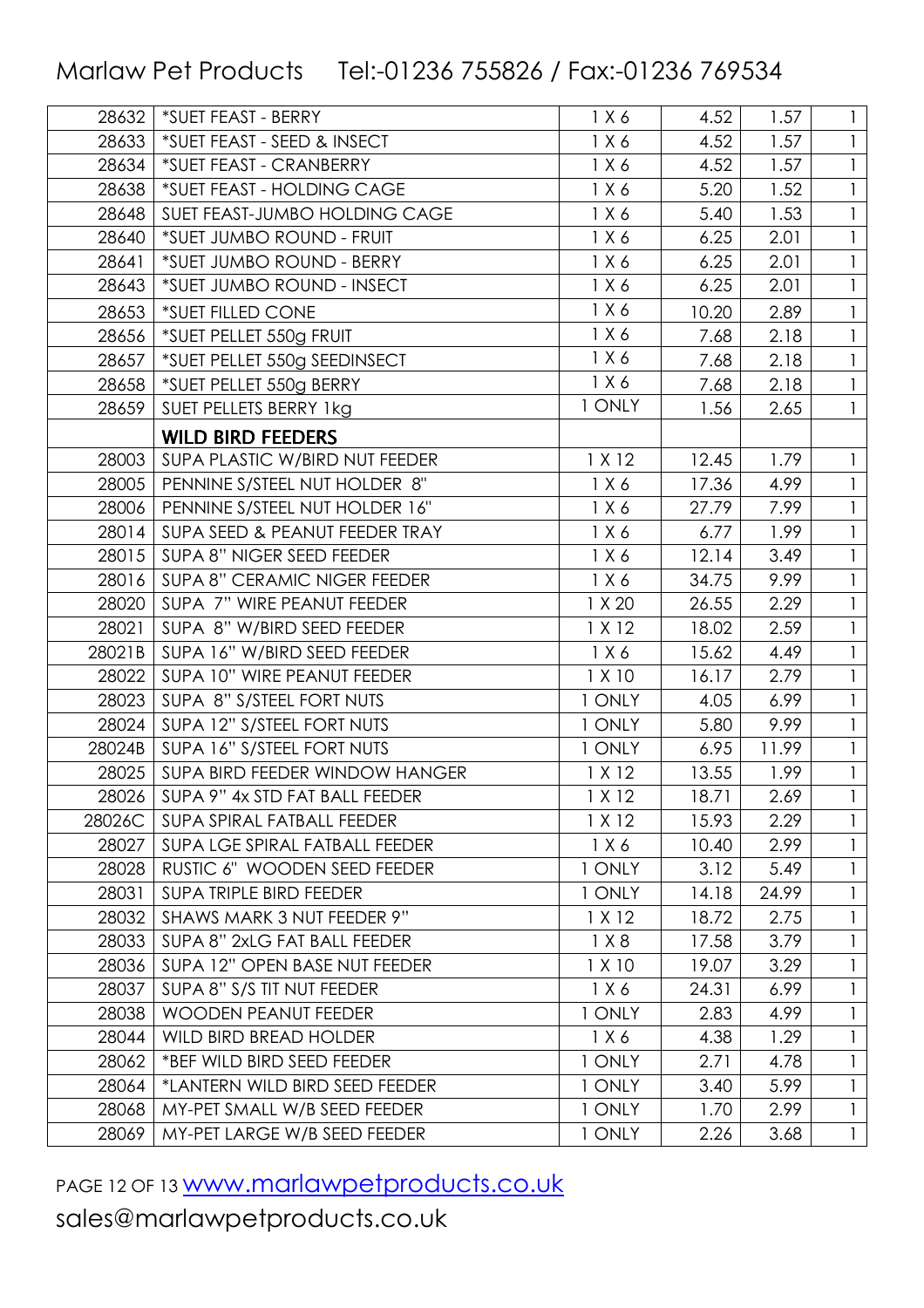| 28350         | ROYAL PEANUT FEEDER                  | 1 ONLY  | 3.28  | 5.29  | 1            |
|---------------|--------------------------------------|---------|-------|-------|--------------|
| 28351         | ROYAL VOLUME PEANUT FEEDER           | 1 ONLY  | 5.88  | 8.99  | $\mathbf{1}$ |
| 28354         | ROYAL SEED FEEDER                    | 1 ONLY  | 3.43  | 5.29  | $\mathbf{1}$ |
| 28359         | ROYAL GROUND FEEDER/BIRD BATH        | 1 ONLY  | 8.50  | 14.99 | $\mathbf{1}$ |
| 28370         | <b>SMART PEANUT FEEDER</b>           | 1 X 6   | 7.18  | 1.89  | 1            |
| 28372         | SMART SEED FEEDER                    | 1 X 6   | 7.25  | 1.89  | $\mathbf{1}$ |
| B4453         | SATELLITE NUT HOLDER                 | 1 ONLY  | 0.85  | 1.49  | $\mathbf{1}$ |
| B4455         | WILD BIRD SEED FEEDER - 12" (4 port) | 1 ONLY  | 2.02  | 3.49  |              |
| B4466         | CERAMIC NUT FORT KNUTS - 8"          | 1 ONLY  | 8.69  | 14.99 | $\mathbf{1}$ |
| B4467         | CERAMIC NUT FORT KNUTS - 12"         | 1 ONLY  | 9.85  | 16.99 | 1            |
| B4468         | CERAMIC SEED FORT KNUTS - 8"         | 1 ONLY  | 8.69  | 14.99 | $\mathbf{1}$ |
| B4469         | CERAMIC SEED FORT KNUTS - 12"        | 1 ONLY  | 9.85  | 16.99 | 1            |
| B4470         | 8" CERAMIC NUT FEEDER/DRINKER        | 1 ONLY  | 8.11  | 13.99 |              |
| <b>B4470A</b> | 8" CERAMIC SEED FEEDER/DRINKER       | 1 ONLY  | 8.11  | 11.99 | $\mathbf{1}$ |
|               | <b>WILD BIRD TREATS</b>              |         |       |       |              |
| B4461         | PEANUT NETS FILLED                   | 1 X 50  | 16.00 | 0.62  | 1            |
| B4462         | FAT BALL - giant (12)                | 1 X 12  | 6.09  | 0.87  |              |
| B4463         | FAT BALLS - standard (100)           | 1 X 100 | 10.26 | 0.21  | $\mathbf{1}$ |
| B4464         | FAT BALLS - 5 in a sleeve            | 1 ONLY  | 1.12  | 1.92  | 1            |
| B4465         | FATBALLS - 6 per tray                | 1 ONLY  | 0.65  | 1.05  | $\mathbf{1}$ |
|               | <b>WILD BIRD PRODUCTS</b>            |         |       |       |              |
| 28143         | *POPOUTZ Z03 FOR SEED/MEALWORM       | 1 X 24  | 17.52 | 1.29  | 1            |
| 28144         | *POPOUTZ Z04 FOR 3 FAT BALLS         | 1 X 24  | 17.52 | 1.29  | $\mathbf{1}$ |
| 28145         | *POPOUTZ Z05 FOR SUET BLOCK          | 1 X 24  | 17.52 | 1.29  | $\mathbf{1}$ |
| 28228         | +KERNEL S/S NUT FEEDER 11.5 "        | 1 ONLY  | 7.10  | 12.51 | $\mathbf{1}$ |
| 28229         | +KERNEL S/S NUT FEEDER 16.5 "        | 1 ONLY  | 8.15  | 14.36 | $\mathbf{1}$ |
| 28235         | +KERNEL PLASTIC GLOBE FOR SEED       | 1 ONLY  | 5.10  | 8.99  | 1            |
| 28236         | +KERNEL SEED/LIVE FOOD FEEDER        | 1 ONLY  | 3.39  | 5.75  | $\mathbf{1}$ |
| 28237         | <b>KERNEL WIRE NUT HOLDER</b>        | 1 X 12  | 15.77 | 2.33  |              |
| 28306         | +M/CASH SQUIRREL BUSTER 50           | 1 X 2   | 17.67 | 15.58 | 1            |
| 28307         | +M/CASH SQUIRREL BUSTER 100          | 1 X 2   | 21.73 | 19.16 | $\mathbf{1}$ |
| 28312         | +M/CASH LITTLE DINER                 | 1 X 4   | 30.75 | 13.55 | 1            |
| 28314         | +M/CASH DOUBLE DINER                 | 1 X 2   | 24.70 | 21.77 | $\mathbf{1}$ |
|               | <b>WILD BIRD SEED FEEDERS</b>        |         |       |       |              |
| 28107         | +SQIRREL PROOF SEED FEEDER           | 1 ONLY  | 14.18 | 24.99 | $\mathbf{1}$ |
| 28117         | +SQIRREL PROOF SEED EXTRA LGE        | 1 ONLY  | 15.88 | 27.99 | $\mathbf{1}$ |
|               | <b>WILD BIRD SUET HOLDERS</b>        |         |       |       |              |
| 28122         | +NUTTERY OVAL SUET FEEDER            | 1 ONLY  | 10.21 | 18.00 | $\mathbf{1}$ |
|               |                                      |         |       |       |              |
|               | <b>WILD BIRD MISC ITEMS</b>          |         |       |       |              |
| 28402         | <b>GROUND METAL HOPPER</b>           | 1 ONLY  | 12.15 | 20.64 | 1            |
| 28404         | METAL GROUND GUARD                   | 1 ONLY  | 11.32 | 19.95 | $\mathbf{1}$ |
|               |                                      |         |       |       |              |

PAGE 13 OF 13 **WWW.marlawpetproducts.co.uk**